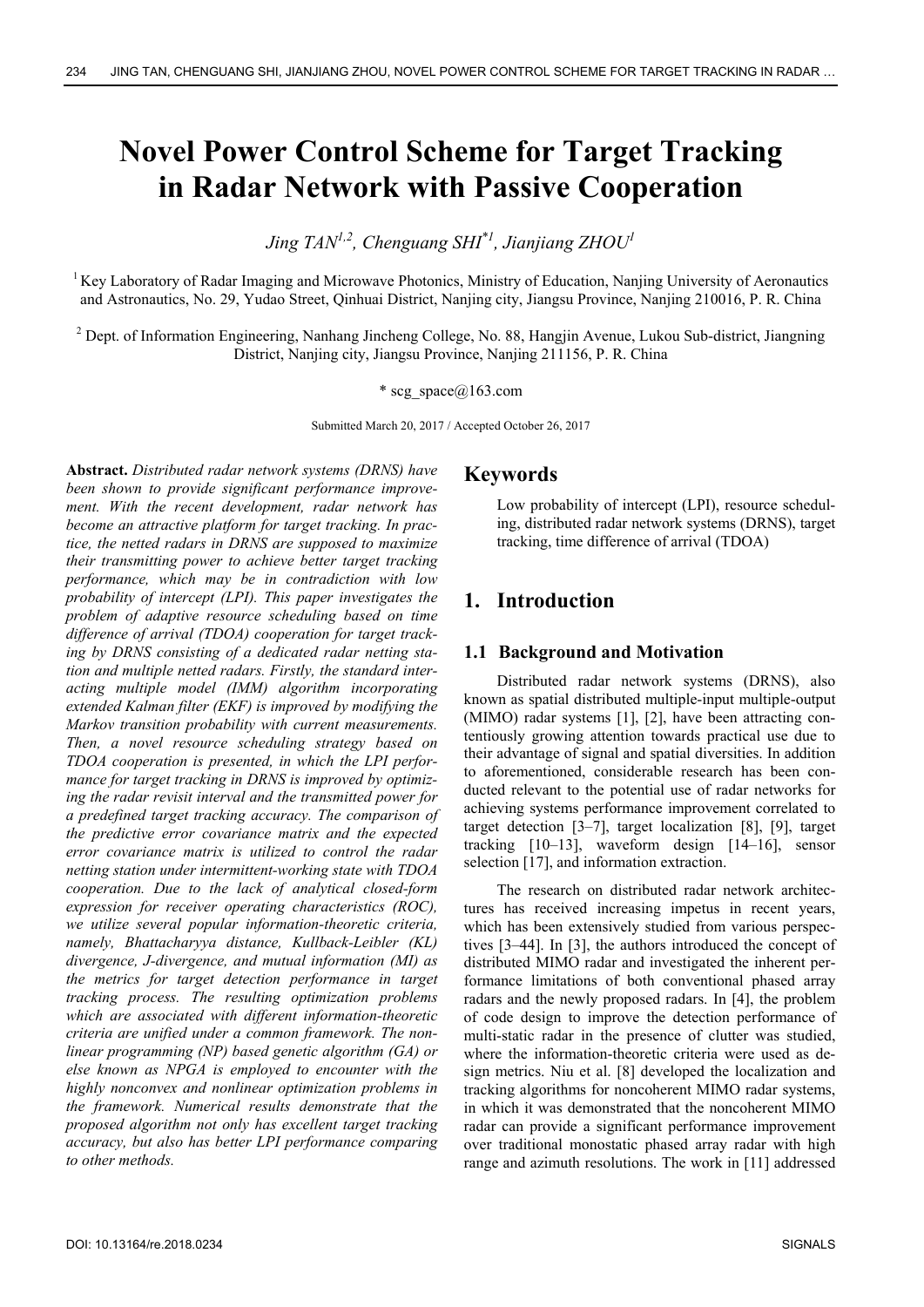the problem of sensor scheduling and power allocation in a cognitive radar network for multiple-target tracking (MTT). Reference [12] extended the system model in [11] and presented a performance-driven power allocation strategy for Doppler-only target tracking in unmodulated continuous wave (UCW) radar network, where the Bayesian Cramer-Rao lower bound was derived and utilized as an optimization criterion for the optimal power allocation scheme. In [14], the authors investigated the problem of target tracking in a multistatic radar system from the perspective of adaptive waveform selection, in which the transmitted waveform parameters were selected to minimize the target tracking covariance matrix. Overall, the previous studies lay a solid foundation for the problem of performance optimization in DRNS, and it should be pointed out that the target tracking performance improvement can be obtained with an increase of either the transmitted power or the number of radar nodes.

Today the notion of low probability of intercept (LPI) design is of high importance, which has become an essential part of military operations in modern electronic warfare. In order to achieve LPI performance, it is necessary to dynamically manage the radar resources while guaranteeing a specified target tracking performance. Technically speaking, low transmit power, short dwell time, large revisit interval, and ultra-low side lobe antenna will lead to better LPI performance. Thus, the problem of LPI based radar resource scheduling in traditional monostatic radars has been extensively studied from various perspectives  $[20-26][26]$ . In  $[24]$ , a novel radar energy control algorithm based on an improved interacting multiple model particle filtering (IMMPF) was formulated for LPI performance enhancement, which controlled the radiation time and power of radar according to the target's range and radar cross section (RCS) with a given probability of target detection. Later, Zhang et al. [25] developed an optimal sensor selection strategy based on passive sensor cooperation, and it was shown that the proposed algorithm can decrease the radar radiation times with excellent target tracking accuracy. Chen et al. extended the results of the previous research and presented a radar radiation control strategy for multiple aircraft platforms based on time difference of arrival (TDOA) cooperation [26], which utilized the comparison of covariance and the predefined threshold to control the radiation state [27]. Overall speaking, the reported works verified that adaptive transmit parameters control was an effective technique to improve the LPI performance for radar systems. However, the previous studies all focused on the monostatic radar. Applying this idea to the distributed radar networks will face a number of technical problems. Shi et al. addressed the LPI optimization strategies in radar networks for the first time [28–30], where it has been demonstrated that radar network architectures with multiple transmitters and receivers can provide remarkable LPI performance advantages over traditional monostatic radar system (MRS), and has triggered a resurgence of interest in DRNS. The authors in [31–33] investigated the sensor scheduling

algorithm of selecting and assigning sensors dynamically for target tracking, which can obtain a good tradeoff between the target tracking accuracy and the LPI performance. Nevertheless, almost all of those works focus on the single parameter optimization. On the basis of the research mentioned above, the problem of adaptive transmitted power control for target tracking in DRNS based on passive sensors cooperation, which has not been considered, needs to be investigated.

This paper aims to investigate the problem of adaptive resource scheduling based on TDOA cooperation for target tracking by DRNS, where a distributed radar network with one dedicated radar netting station and multiple netted radar nodes is considered. Specifically, the criterion of the proposed LPI optimization strategy is to minimize the total transmitted power, which is achieved by optimizing the radar revisit interval (which is defined as the period for the next update after the measurement at present time) and the transmitted power with TDOA cooperation for a given target tracking accuracy.

### **1.2 Major Contributions**

The major contributions of this work are listed as follows:

(1) Motivated by the target tracking algorithm utilized in [15], an improved interacting multiple model (IMM) algorithm incorporating extended Kalman filter (EKF) is employed for single target tracking, in which the Markov transition probability is updated based on the current measurements;

(2) The main contribution of this work lies in the proposed resource scheduling scheme with TDOA cooperation for DRNS. The work in [26] concentrates on the maximization of the revisit interval based on TDOA cooperation, whereas the transmit power control is ignored. On the other hand, in [28], only the minimization of total transmitted power for radar networks is considered. From the previous results in [26], [28], we can conclude that the revisit interval affects the target tracking accuracy, and the transmitted power affects the target detection performance during tracking process. Therefore, the LPI performance for target tracking in DRNS can be improved by jointly optimizing the radar revisit interval and the transmitted power for a predefined target tracking accuracy, where the fewer number of total radiation times and lower transmitted power leads to smaller transmission power consumption. In this paper, the predictive error covariance matrix is used to generate a so-called uncertainty ellipse which describes the spatial variance distribution of an efficient target's state estimate at each time index [12]. As such, the predictive error covariance matrix is compared with the expected error covariance to control the dedicated radar netting station under intermittent-working state with TDOA cooperation. To be specific, if the expected target tracking accuracy is satisfied, the DRNS work in passive mode, and all the radars locate and track the target with TDOA method. If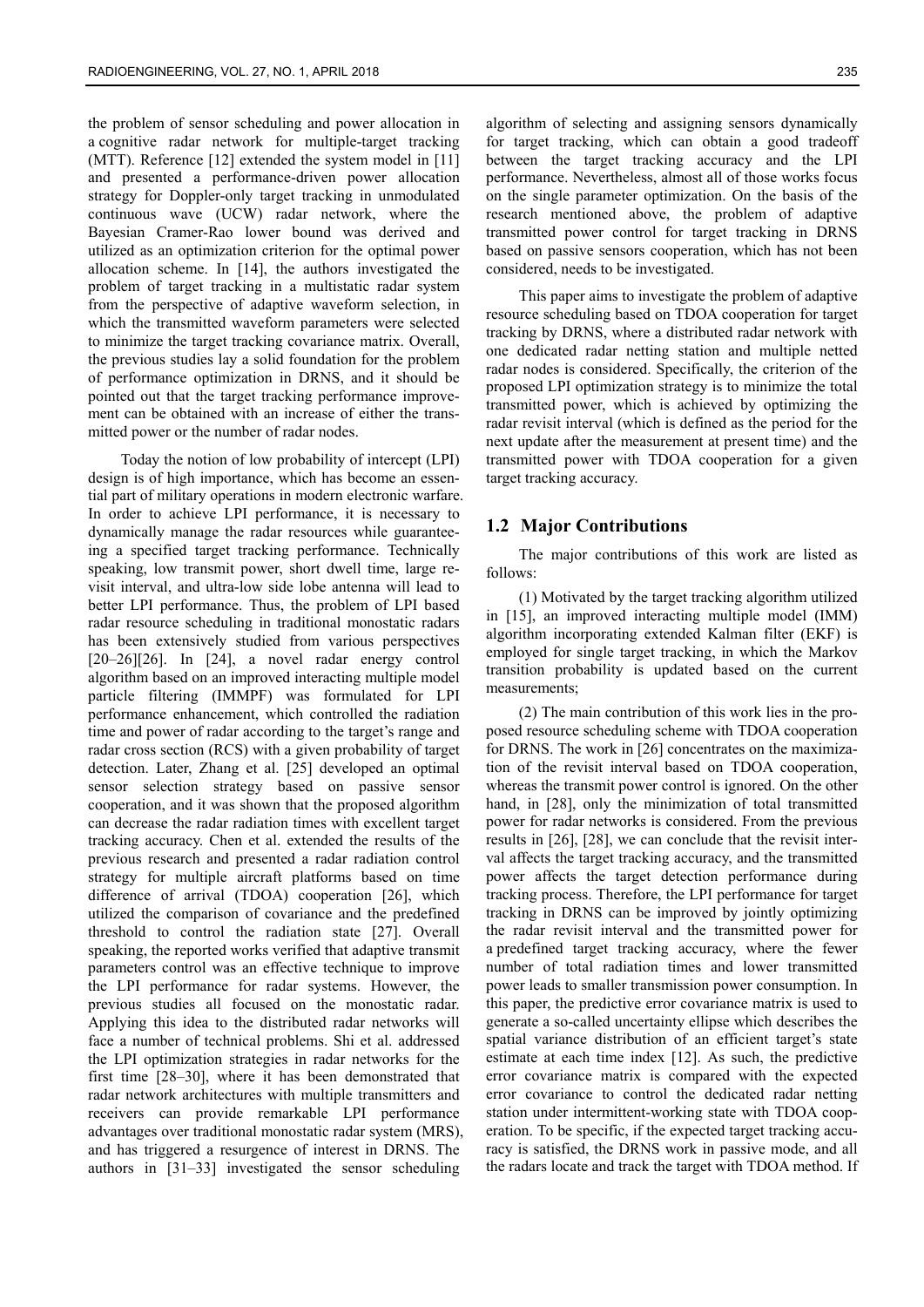the expected target tracking accuracy is not satisfied, the DRNS work in active mode, in which the dedicated radar netting station transmits radar signals and all the radar nodes in DRNS receive and process the echoes that are reflected from the target;

(3) Even though the closed-form expressions for the probabilities of detection and false alarm can be obtained, the analytical closed-form expression for receiver operating characteristics (ROC) is not tractable for distributed radar network system [15], [34], [35], we utilize several information-theoretic criteria including Bhattacharyya distance, Kullback-Leibler (KL) divergence, J-divergence, and mutual information (MI) as the metrics for target detection performance in target tracking process, which have previously been derived in reference [28]. In this paper, the resulting optimization problems associated with different information-theoretic criteria are cast under a unified framework, and the nonlinear programming (NP) based genetic algorithm (GA) or else known as NPGA is adopted to solve these problems, as the results in [28] suggest that NPGA can be extremely effective in solving the highly nonconvex and nonlinear optimization problem;

(4) Furthermore, we built a closed-loop tracker for target tracking in DRNS. We employ the improved IMM-EKF algorithm to obtain an approximate estimate of the target state vector, where the initial target position and velocity can be obtained by passive sensors and known as prior information. Then, the radar network incorporates the predictive information in terms of target location and velocity into its task to form the radiation scheme, thereby establishing it a closed-loop system.

This paper is organized as follows. Section 2 describes the considered radar network system model and signal model. Section 3 presents the improved IMM-EKF algorithm. In Sec. 4, a novel adaptive resource scheduling algorithm for target tracking in DRNS based on TDOA cooperation is formulated, and the resulting highly nonconvex and nonlinear optimization problems associated with different information-theoretic criteria are considered under a unified framework and solved through the nonlinear programming based on genetic algorithm (NPGA). The numerical simulations are provided in Sec. 5. Finally, conclusion remarks are reported in Sec. 6.

# **2. Modelling Architecture**

### **2.1 System Model**

In this paper, we consider a distributed radar network consists of one dedicated radar netting station and  $N_r - 1$ netted radars, which are located at different sites as depicted in Fig. 1 [1]. The DRNS can work in two modes, i.e., passive mode and active mode. When the DRNS work in passive mode, the dedicated radar netting station doesn't transmit any signals, and all the radar nodes in DRNS locate and track the target by receiving the signal *s*(*t*) radiated from the target. Herein, it is supposed that the netted



**Fig. 1.** Distributed radar network systems (Shi et al. in [37]).

radars in DRNS can receive the signals radiated from the target all the time, so that the passive TDOA method [36] can be employed to locate and track the target.

When the DRNS work in active mode, the dedicated radar netting station transmits radar signals and all the radars in DRNS can receive and process the echoes that are reflected from the target. The DRNS can be broken into  $1 \times N_r$  transmitter-receiver pairs each with a bistatic component contributing to the total signal-to-noise ratio (SNR) of the radar network.

We assume that the DRNS have a common precise knowledge of space and time. The total SNR in DRNS can be obtained by aggregating the SNR of each transmit-receive pair as follows [2]:

$$
SNR_{\text{DRNS}} = \sum_{i=1}^{N_r} \frac{P_t G_t G_{ti} \sigma_{ti} \lambda^2}{\left(4\pi\right)^3 k T_{oj} B_r F_{ti} R_t^2 R_{ti}^2 L_i}
$$
(1)

where  $P_t$  is the transmitter power of the dedicated radar netting station,  $G_t$  is the transmit antenna gain,  $G_{ti}$  is the *i*th receive antenna gain,  $\sigma_{ti}$  represents the radar cross section (RCS) of the target for the dedicated radar netting station and the *i*th receiver,  $\lambda$  represents the transmitted wavelength,  $k$  and  $T_{oi}$  are Boltzmann's constant and the receiving system noise temperature at the *i*th receiver respectively, *B*r denotes the bandwidth of the matched filter for the transmitted waveform,  $F_{ri}$  denotes the noise factor for the *i*th receiver, *Li* denotes the system loss between the dedicated radar netting station and the *i*th receiver,  $R_t$  and  $R_{ri}$  are the distance from the dedicated radar netting station to the target and the distance from the target to the *i*th receiver respectively.

#### **2.2 Signal Model**

Consider the *i*th bistatic channel between the dedicated radar netting station and the *i*th receiver. Based on the definitions in [44], [45], the path gain contains the target reflection coefficient  $g_i$  and the propagation loss factor  $p_i$ . Let  $g_i$  denote the target reflection gain between the dedicated radar netting station and the *i*th receiver. It is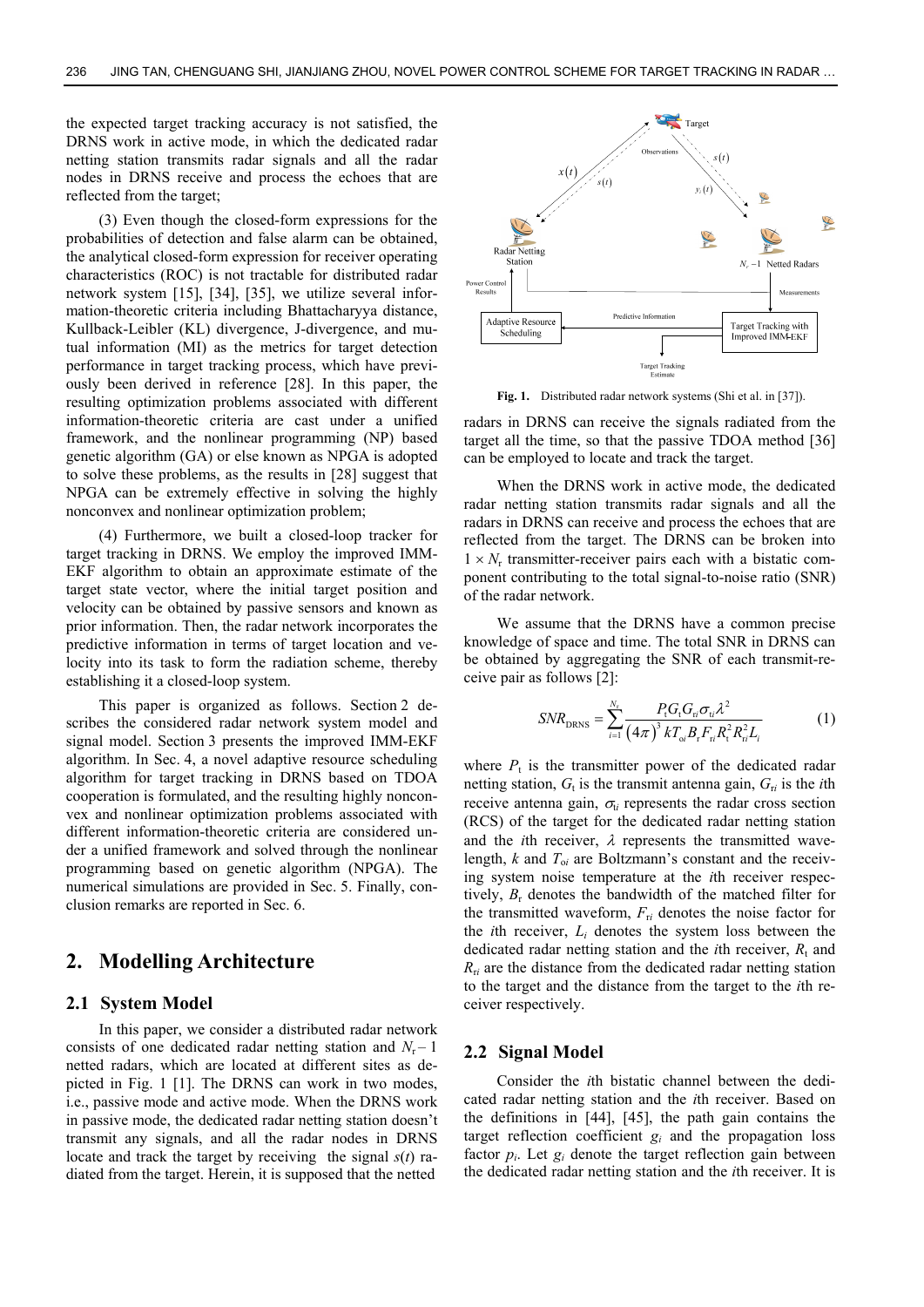assumed that the target is comprised of a large number of independent and identically distributed (i.i.d.) random scatterers (i.e. Swerling-I model and Swerling-II model). Based on the central limit theorem, we can model  $g_i$ 's as i.i.d. zero-mean complex Gaussian random variables, that is,  $g_i \sim CN(0, \sigma_g^2)$ , where  $CN(\mu, \sigma_g^2)$  denotes a Gaussian distribution with mean  $\mu$  and variance  $\sigma^2$ . The propagation loss factor  $p_i$  is a function of antenna gain and waveform propagation distance, which can be expressed as [28], [44], [45]:

$$
p_i = \frac{\sqrt{G_i G_{ri}}}{R_i R_{ri}}.\tag{2}
$$

In this paper, when the DRNS work in active mode, we suppose that the transmitted waveform of the dedicated radar netting station is  $\sqrt{P_{\rm x}}(t)$ , and then the received signal at the *i*th receiver from a single target can be written as:

$$
y_i(t) = p_i g_i \sqrt{P_t} x(t - \tau_i) + n_i(t)
$$
 (3)

where  $\int |x(t)|^2 dt = 1$ ,  $\tau_i$  represents the time delay,  $n_i(t)$ denotes the noise at receiver *i*. Without loss of generality and to simplify the analysis, it is assumed that the target is static over the observation period, thus no Doppler effect is considered. At the *i*th receiver, the received signal is matched filtered by time response  $x^*(-t)$ , and the output signal can be expressed as [42]:

$$
\tilde{y}_i(t) = \int y_i(t) \cdot x^* (\tau - t) d\tau \n= p_i g_i \sqrt{P_t} \int x(\tau - \tau_i) \cdot x^* (\tau - t) d\tau + \tilde{n}_i(t)
$$
\n(4)

where  $\tilde{n}_i(t) = \int n_i(\tau) \cdot x^*(\tau - t) d\tau$ .

The discrete-time signal for the *i*th receiver can be described as:

$$
r_i \triangleq \tilde{y}_i(\tau_i) = p_i g_i \sqrt{P_t} + \theta_i \tag{5}
$$

where  $r_i$  is the output of the matched filter at the *i*th receiver sampled at  $\tau_i$ ,  $\theta_i = \tilde{n}_i(\tau_i)$ , and  $\theta_i \sim CN(0, \sigma^2)$ .

With all the received signals, the target detection for DRNS leads to a binary hypothesis testing problem, with  $H_1$  corresponding to the target presence hypothesis and  $H_0$ corresponding to the null hypothesis:

$$
\begin{cases} H_0: r_i = \theta_i \\ H_1: r_i = p_i g_i \sqrt{P_t} + \theta_i \end{cases}
$$
 (6)

where  $1 \le i \le N_r$ . The target detection problem can be formulated and solved by comparing the likelihood ratio test (LRT) function as follows [45]:

$$
\begin{cases}\nH_0: T \triangleq \prod_{i=1}^{N_r} \frac{f(r_i | H_1)}{f(r_i | H_0)} < \delta \\
H_1: T \triangleq \prod_{i=1}^{N_r} \frac{f(r_i | H_1)}{f(r_i | H_0)} > \delta\n\end{cases} \tag{7}
$$

where  $\delta$  denotes a certain detection threshold for the hypothesis testing for the radar receivers.

### **3. Improved IMM-EKF Algorithm**

### **3.1 Target Dynamic Model**

Consider a two-dimensional target tracking scenario. The target state is given by  $\mathbf{X}(k) = [x(k), x(k), y(k), y(k)]^\text{T}$ , where  $[x(k), y(k)]$  denotes the target position,  $[x(k), y(k)]$ denotes the target velocity, and the superscript T represents matrix transpose. The target dynamic model can be described as:

$$
\mathbf{X}(k) = \mathbf{FX}(k-1) + \mathbf{N}(k-1) \tag{8}
$$

where **F** is the transition matrix. The term  $N(k-1)$  in (8) represents the process noise of target motion, and is supposed to be an additive Gaussian noise vector with a covariance  $Q(k-1) = E[N(k-1) N(k-1)^T]$  [15], where  $E[\cdot]$ denotes the mathematical expectation.

#### **3.2 Estimation Model**

For radar application, the target estimation model usually consists of target's distance and azimuth angle, which are thus nonlinear. Then, the nonlinear estimation equation can be given by:

$$
\mathbf{Z}(k) = \mathbf{h}(k, \mathbf{X}(k)) + \mathbf{W}(k)
$$
 (9)

where  $\mathbf{Z}(k)$  is the estimation vector at time  $k$ ,  $\mathbf{W}(k)$  stands for the estimation error, and **h**(•) is a vector of nonlinear transformation function.

It is known to all that different mode has different observation vector. In this paper, one dedicated radar netting station and  $(N<sub>r</sub> - 1)$  netted radar nodes are considered for single target tracking, where the passive mode can only provide the angle measurements including the azimuth angle and the elevation angle, while the active mode can provide both range and angle measurements for target tracking. Herein, for the sake of simplicity, we consider a two-dimensional target tracking scenario, where the target's elevation angle is assumed to be zero. In our case, *N*<sup>r</sup> netted radars are employed to track a single target with TDOA method [36]. In order to locate a 2D target, the TDOA system should comprise three stations at least. The measurements received from two slave stations must be sent to the master station, where the time difference and the target position estimate are computed.

It is assumed that the positions of the master and slave stations are  $(x_0, y_0)$  and  $(x_i, y_i)$ ,  $i = 1, 2$ , respectively. The TDOA equations can be given by:

$$
\begin{cases} r_i^2(k) = [x(k) - x_i]^2 + [y(k) - y_i]^2\\ r_0^2(k) = [x(k) - x_0]^2 + [y(k) - y_0]^2 \end{cases}
$$
 (10)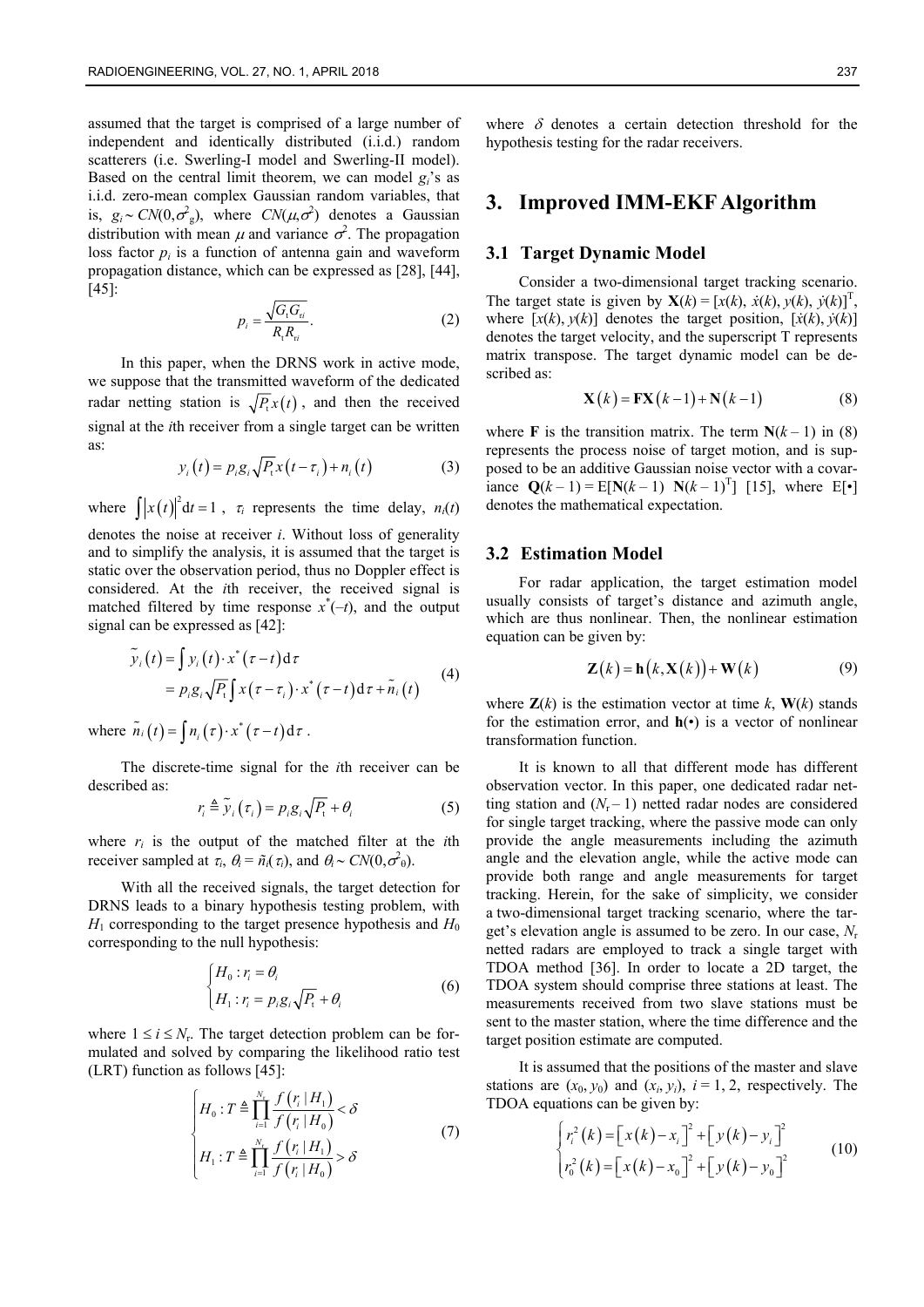where  $r_0(k)$  denotes the range between the target and the master station,  $r<sub>i</sub>(k)$  denotes the range between the target and the *i*th slave station. Then, we can have that:

$$
\Delta r_i(k) = r_i(k) - r_0(k) = c \Delta t_{i0}(k) \tag{11}
$$

where *c* represents the speed of electromagnetic transmission.  $\Delta t_{i0}(k)$  stands for the corresponding time difference of  $\Delta r_i(k)$ :

$$
\begin{cases} \Delta t_{10}(k) = t_1(k) - t_0(k) \\ \Delta t_{20}(k) = t_2(k) - t_0(k) \end{cases}
$$
 (12)

where  $t_0(k)$  and  $t_i(k)$ , i = 1, 2, are the time when the target's radiated signal is received by the master and slave stations, respectively. The observation vector of the passive mode can be described as:

$$
\mathbf{Z}_{\text{PM}}(k) = \begin{bmatrix} \Delta r_{\text{i}}(k) \\ \Delta r_{\text{2}}(k) \end{bmatrix} = c \begin{bmatrix} t_{\text{i}}(k) - t_{\text{o}}(k) \\ t_{\text{2}}(k) - t_{\text{o}}(k) \end{bmatrix} + \mathbf{W}_{\text{PM}}(k) \tag{13}
$$

where  $W_{PM}(k)$  is the observation error with covariance  $N_{PM}(k)$ , and  $h_{PM}(\cdot)$  represents the nonlinear transformation from the target state vector of target position in Cartesian coordinates to the observation vector of time difference.

Moreover, the observation vector of the active mode includes range measurement  $r_{AM}(k)$  and angle measurement  $\theta_{AM}(k)$ , which can be written as:

$$
\mathbf{Z}_{\text{AM}}(k) = \begin{bmatrix} r_{\text{AM}}(k) \\ \theta_{\text{AM}}(k) \end{bmatrix} = \begin{bmatrix} \sqrt{x^2(k) + y^2(k)} \\ \arctan\left[\frac{y(k)}{x(k)}\right] \end{bmatrix} + \mathbf{W}_{\text{AM}}(k) (14)
$$

where  $W_{AM}(k)$  represents the observation error with covariance  $N_{AM}(k)$ , and  $h_{AM}(\cdot)$  is the nonlinear transformation from the target state vector of target position in Cartesian coordinates to the observation vector of range and azimuth angle.

### **3.3 IMM-EKF Algorithm**

#### **3.3.1 Extended Kalman Filter**

The Kalman filter (KF) is widely used in target tracking [38], [39]. However, the EKF and the unscented Kalman filter (UKF) [40] are more commonly employed, which is due to the fact that they can deal better with the nonlinearity between the measurement model and the target dynamic model, though they require much more expensive computational costs. The UKF has been demonstrated that it can provide the best tracking performance, but its computational cost is the highest.

Therefore, the standard EKF is employed for single target tracking problem in this paper because it can achieve the best tradeoff between its tracking performance and its computational cost [15]. The equations of EKF are provided as follows [15]:

Prediction:

$$
\mathbf{\hat{X}}(k|k-1) = \mathbf{F}\mathbf{\hat{X}}(k-1|k-1),\tag{15}
$$

$$
P(k|k-1) = FP(k-1|k-1)FT + Q(k), \qquad (16)
$$

$$
\mathbf{S}(k) = \mathbf{h}_X(k)\mathbf{P}(k|k-1)\mathbf{h}_X^{\mathrm{T}}(k) + \mathbf{R}(k). \quad (17)
$$

Update:

$$
\mathbf{K}(k) = \mathbf{P}(k|k-1)\mathbf{h}_X^{\mathrm{T}}(k)\mathbf{S}^{-1}(k),
$$
 (18)

$$
\mathbf{P}(k|k) = \left[\mathbf{I} - \mathbf{K}(k)\mathbf{h}_X(k)\right] \mathbf{P}(k|k-1),\qquad(19)
$$

$$
\widetilde{\mathbf{Z}}(k) = \mathbf{Z}(k) - \mathbf{h}\Big(k, \widehat{\mathbf{X}}(k \mid k-1)\Big), \tag{20}
$$

$$
\widehat{\mathbf{X}}(k|k) = \widehat{\mathbf{X}}(k|k-1) + \mathbf{K}(k)\widetilde{\mathbf{Z}}(k),
$$
 (21)

where  $h_X(k)$  is a Jacobian of  $h(X(k))$  evaluated at  $X = \hat{X}(k | k - 1)$  [26]:

$$
\mathbf{h}_{X}\left(k\right) = \left[\nabla_{X}\mathbf{h}\left(k,\mathbf{X}\left(k\right)\right)^{T}\right]_{\mathbf{X} = \hat{\mathbf{X}}\left(k|k-1\right)}^{T}.\tag{22}
$$

To be specific, when the DRNS work in active mode,

$$
\mathbf{h}_{X}^{\text{AM}}(k) = \left[\nabla_{X} \mathbf{h}(k, \mathbf{X}(k))^{T}\right]_{\mathbf{x} = \hat{\mathbf{x}}(k|k-1)}^{T}
$$
\n
$$
= \begin{bmatrix}\n\frac{\hat{\mathbf{x}}(k|k-1)}{\hat{r}} & 0 & \frac{\hat{\mathbf{y}}(k|k-1)}{\hat{r}} & 0 \\
-\frac{\hat{\mathbf{y}}(k|k-1)}{\hat{r}} & 0 & \frac{\hat{\mathbf{x}}(k|k-1)}{\hat{r}} & 0\n\end{bmatrix}
$$
\n(23)

where

 $\hat{r} = \sqrt{x^2 (k|k-1) + y^2 (k|k-1)}.$  (24)

While when the DRNS work in passive mode,

$$
\mathbf{h}_{x}^{\text{PM}}(k) = \left[\nabla_{x}\mathbf{h}(k, \mathbf{X}(k))\right]_{\mathbf{X}=\hat{\mathbf{X}}(k|k-1)}^{\text{T}} = \frac{\hat{x}(k|k-1) - x_{1}}{\hat{r}_{0}} - \frac{\hat{x}(k|k-1) - x_{0}}{\hat{r}_{0}} \quad 0 - \frac{\hat{y}(k|k-1) - y_{1}}{\hat{r}_{1}} - \frac{\hat{y}(k|k-1) - y_{0}}{\hat{r}_{0}} \quad 0 - \frac{\hat{y}(k|k-1) - y_{2}}{\hat{r}_{0}} \quad 0 - \frac{\hat{y}(k|k-1) - y_{2}}{\hat{r}_{0}} \quad 0 - \frac{\hat{y}(k|k-1) - y_{2}}{\hat{r}_{0}} \quad 0 - \frac{\hat{y}(k|k-1) - y_{2}}{\hat{r}_{0}} \quad 0 - \frac{\hat{y}(k|k-1) - y_{2}}{\hat{r}_{0}} \quad 0 - \frac{\hat{y}(k|k-1) - y_{2}}{\hat{r}_{0}} \quad 0 - \frac{\hat{y}(k|k-1) - y_{2}}{\hat{r}_{0}} \quad 0 - \frac{\hat{y}(k|k-1) - y_{2}}{\hat{r}_{0}} \quad 0 - \frac{\hat{y}(k|k-1) - y_{2}}{\hat{r}_{0}} \quad 0 - \frac{\hat{y}(k|k-1) - y_{2}}{\hat{r}_{0}} \quad 0 - \frac{\hat{y}(k|k-1) - y_{2}}{\hat{r}_{0}} \quad 0 - \frac{\hat{y}(k|k-1) - y_{2}}{\hat{r}_{0}} \quad 0 - \frac{\hat{y}(k|k-1) - y_{2}}{\hat{r}_{0}} \quad 0 - \frac{\hat{y}(k|k-1) - y_{2}}{\hat{r}_{0}} \quad 0 - \frac{\hat{y}(k|k-1) - y_{2}}{\hat{r}_{0}} \quad 0 - \frac{\hat{y}(k|k-1) - y_{2}}{\hat{r}_{0}} \quad 0 - \frac{\hat{y}(k|k-1) - y_{2}}{\hat{r}_{0}} \quad 0 - \frac{\hat{y}(k|k-1) - y_{2}}{\hat{r}_{0}} \quad 0 - \frac{\hat{y}(k|k-1) - y_{2}}{\hat{r}_{0}} \quad 0 - \frac{\hat{y}(
$$

where

$$
\begin{cases}\n\hat{r}_0 = \sqrt{\left[x(k|k-1) - x_0\right]^2 + \left[y(k|k-1) - y_0\right]^2} \\
\hat{r}_1 = \sqrt{\left[x(k|k-1) - x_1\right]^2 + \left[y(k|k-1) - y_1\right]^2} \\
\hat{r}_2 = \sqrt{\left[x(k|k-1) - x_2\right]^2 + \left[y(k|k-1) - y_2\right]^2}\n\end{cases} (26)
$$

#### **3.3.2 Interacting Multiple Model**

Herein, we employ the IMM method which incorporates three standard EKFs, where we consider three target dynamic models: 1) a constant velocity model, 2) a turn model with a positive turn rate, and 3) a turn model with a negative turn rate. The detailed descriptions of all the three dynamic models are given in Sec. 5.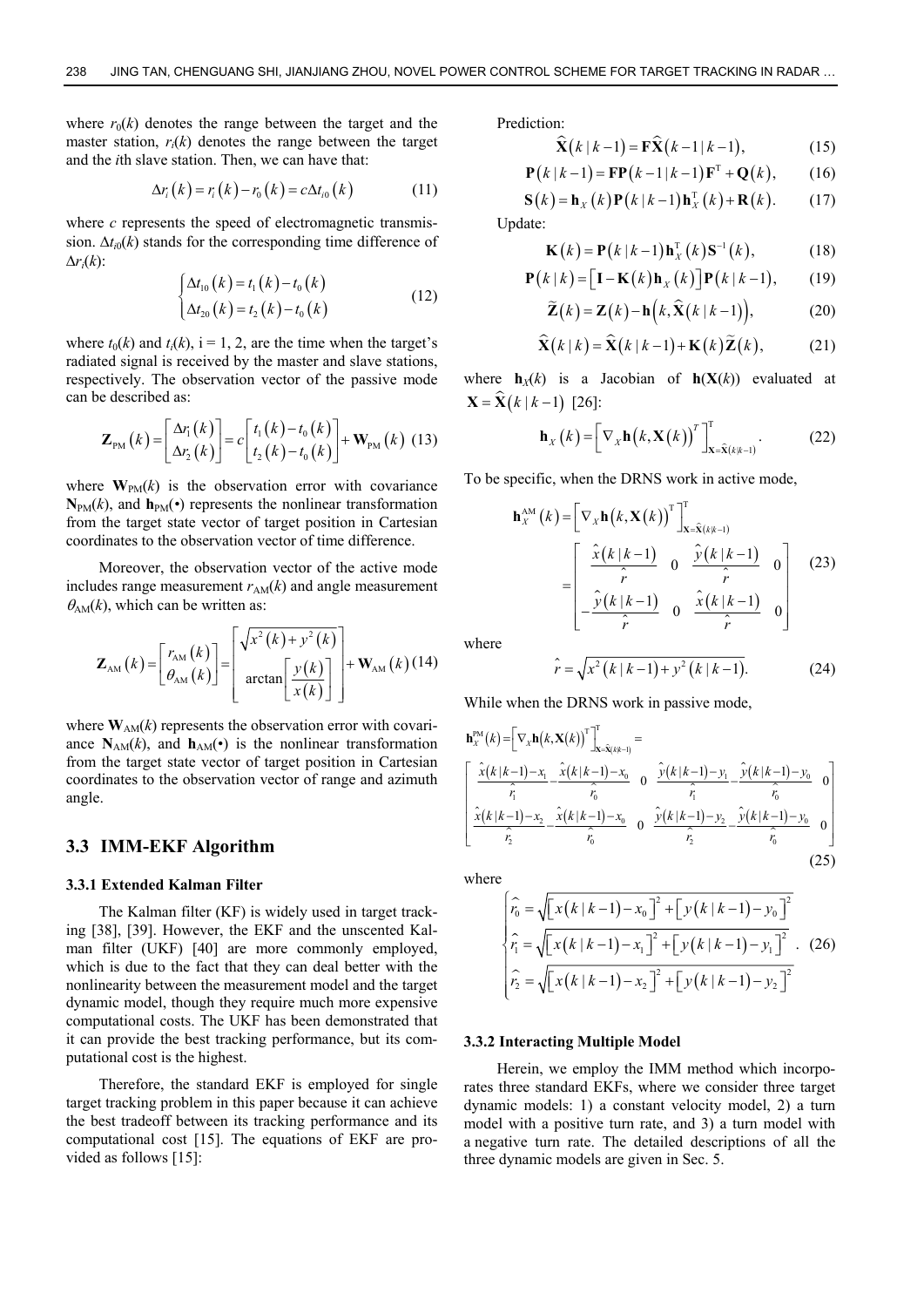The crucial feature of the resource management algorithm in radar network is that it must be predictive, where the predictive error covariance matrix enables us to make decisions in advance based on current knowledge. Given the predicted target state  $\hat{\mathbf{X}}^{i}(k-1)$ , model probability  $u^{i}(k | k - 1)$ , and error covariance matrix  $P^{i}(k | k - 1)$  at time index  $k-1$ , we can calculate the predictive error covariance matrix  $P_{\text{pre}}^{\text{IMM}}(k|k-1)$ . Hence, the combined target state is given by:

$$
\widehat{\mathbf{X}}_{\text{pre}}^{\text{IMM}}(k|k-1) = \sum_{i=1}^{3} \widehat{\mathbf{X}}^{i}(k|k-1)u^{i}(k|k-1). \quad (27)
$$

The predictive error covariance matrix can be computed as:

$$
\mathbf{P}_{\text{pre}}^{\text{IMM}}(k|k-1) = \frac{\left| \mathbf{P}^{i}(k|k-1) \right|}{\left| \mathbf{\hat{X}}^{i}(k|k-1) - \mathbf{\hat{X}}_{\text{pre}}^{\text{IMM}}(k|k-1) \right|}. (28)
$$
\n
$$
\left[ \mathbf{\hat{X}}^{i}(k|k-1) - \mathbf{\hat{X}}_{\text{pre}}^{\text{IMM}}(k|k-1) \right]^{T}
$$

It can be observed from (28) that there exists a restrictive relationship between the predictive error matrix and the revisit interval. To be specific, increasing the revisit interval leads to enlarging the trace of  $P_{\text{pre}}^{\text{IMM}}(k|k-1)$ , which results in the degradation of target tracking performance. Thus, a new measurement needs to be scheduled as soon as the tracking accuracy degrades to a specific level.

# **3.4 Updated Markov Transmission Probability with Current Measurements**

In the previous standard IMM algorithm, the interacting process of inputs is a Markov process. The model transition governed by a first-order homogeneous Markov chain can be denoted as:

$$
P\big\{M(k)=m_j\mid M(k-1)=m_i\big\}=p_{ij},\ i,j=1,2,3,\ (29)
$$

where  $p_{ij}$  is the Markov transition probability from model  $m_i$  at time index  $k-1$  to the model  $m_i$  at time index k. In standard IMM algorithm, the interacting process is decided by the Markov transition probability matrix **P**<sub>t</sub>, which is predetermined based on prior knowledge and remains the same in the target tracking process. However, because of target maneuver and distortion of the prior knowledge, the predefined Markov transition probability matrix cannot actually reflect the model transition of target motion, which results in target tracking error. For that reason, it is sufficient for us to utilize the current measurements to update the Markov transition probability matrix  $P_t$ .

Herein, it is supposed that the probability of model *j* at time index  $k-1$  is  $u^{j}(k-1)$ , and the probability of model *j* at time index *k* is  $u^{j}(k)$ . The difference of  $u^{j}(k)$ , and  $u^{j}(k-1)$  characterizes the change of the degree of match with the target motion, which can be utilized to modify the Markov transition probability matrix  $P_t$  [41], [43]. Thus, the change rate of model probability can be expressed as:

$$
\pi^{j}(k) = 10^{\pi^{j}(k)}, i = 1, 2, 3,
$$
\n(30)

where

$$
\varpi^{j}(k) = \left[u^{j}(k) - u^{j}(k-1)\right]^{3}.
$$
 (31)

It can be seen from (30) that when the probability of model *j* increases,  $\pi^{j}(k) > 1$ ; otherwise,  $\pi^{j}(k) < 1$ . We assume that the Markov transition probability at time index  $k - 1$  is  $p_{ij}(k-1)$ , then  $\pi^{j}(k)$  is used to modify the Markov transition probability as follows:

$$
p_{ij}^{'}(k) = \pi^{j}(k) p_{ij}(k-1), i, j=1,2,3,
$$
 (32)

which is different from the traditional EKF algorithm. It can be implied that the Markov transition probability can be increased with an increase in the parameter  $\pi^{j}(k)$ , which reflects the real-time target motion. Furthermore, the normalized Markov transition probability can be calculated as:

$$
p_{ij}(k) = \frac{p_{ij}(k)}{\sum_{j=1}^{3} p_{ij}(k)} = \frac{\pi^{j}(k) p_{ij}(k-1)}{\sum_{j=1}^{3} \pi^{j}(k) p_{ij}(k-1)}
$$
(33)

where

$$
\begin{cases}\n0 < p_{ij} < 1 \\
\sum_{j=1}^{3} p_{ij} = 1, \quad i, j = 1, 2, 3.\n\end{cases} \tag{34}
$$

According to (33), we know that the modified Markov transition probability is increased as  $u^{j}(k)$  increases, which effectively avoids the problem of prior determination of the Markov transition probability matrix in standard IMM algorithm. The flow chart of the improved IMM-EKF algorithm with modified Markov transition probability is given in Fig. 2 [41], [43].

# **4. Problem Formulation**

In this section, the LPI optimization strategy can be mathematically formulated as the problem of minimizing the total transmitted power subject to a predefined target tracking performance. With the improved IMM-EKF algorithm for target tracking, we are then in a position to design and minimize the total transmitted power in order to achieve effective LPI performance improvement in DRNS. It is introduced in [5] that the analytical closed-form expression for ROC does not exist. Thus, we used the information-theoretic criteria, namely, Bhattacharyya distance, KL divergence, J-divergence, and MI as the metrics for detection performance in target tracking process. In what follows, the corresponding LPI performance optimization based on TDOA cooperation associated with different information-theoretic criteria are cast under a unified frame-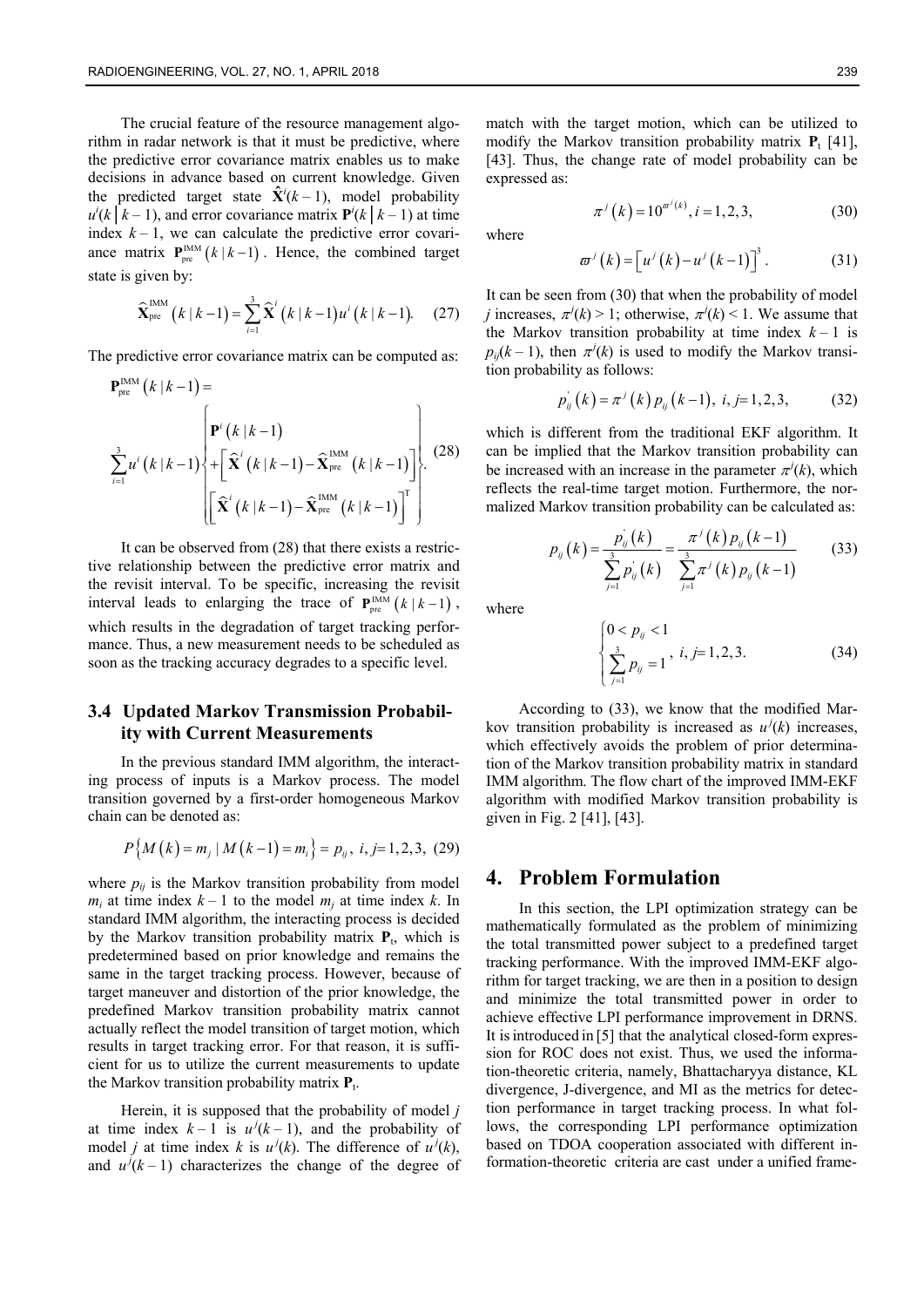

**Fig. 2.** Flow chart of the improved IMM-EKF algorithm (Guo et al. in [41]).

work and can be solved conveniently through NPGA. The general LPI optimization strategy is detailed as follows.

#### **4.1 Radiation Control**

In this paper, the improved IMM-EKF algorithm is adopted to track a single target. Actually, the term  $\mathbf{P}_{\text{pre}}^{\text{IMM}}(k \mid k-1)$  in (28) implies the feedback information from the tracker to the DRNS, based on which the adaptive resource scheduling strategy can be implemented. Herein, we can utilize (28) to generate a so-called uncertainty ellipse, which describes the spatial variance distribution of an efficient target estimate [12].

Moreover, the expected covariance matrix is set to be  $\lambda \cdot P_d (0 \leq \lambda \leq +\infty)$ , which denotes the lower bound on the error covariance of the estimation of the target position and velocity. The scalar  $\lambda$  is defined as radar radiation control factor (RRCF), and it can be used to control target tracking accuracy.

Generally speaking, the uncertainty ellipse of  $\mathbf{P}_{\text{pre}}^{\text{IMM}}(k|k-1)$  would be contained in the uncertainty ellipse of  $\lambda \cdot P_d$  if the expected target tracking accuracy is satisfied. Hence, it is sufficient for us to use  $\left[\lambda \cdot \mathbf{P}_{d} - \mathbf{P}_{pre}^{IMM} (k | k - 1)\right]$  as a criterion for the radar radiation control strategy. In other words, we can judge whether  $\mathbf{P}_{\text{pre}}^{\text{IMM}}(k | k - 1)$  meets the requirement of  $\lambda \cdot \mathbf{P}_{d}$  according to whether  $\left[\lambda \cdot \mathbf{P}_{d} - \mathbf{P}_{pre}^{IMM} (k | k - 1)\right]$  is positive semi-definite or not. The DNRS will work in active mode only when the expected target tracking accuracy is not satisfied, which means that the dedicated radar netting station will be used to radiate radar signals at time slot *k* only when  $\mathbf{P}_{\text{pre}}^{\text{IMM}}(k|k-1)$  meets the following constraint:

$$
\lambda \cdot \mathbf{P}_{d} - \mathbf{P}_{pre}^{JMM} (k \mid k-1) < 0. \tag{35}
$$

To be specific, if  $\left[\lambda \cdot \mathbf{P}_{d} - \mathbf{P}_{pre}^{IMM}(k \mid k-1)\right] \ge 0$ , the expected target tracking accuracy is satisfied. The DRNS work in passive mode and all the netted radars locate and track the target with TDOA method. While if

 $\left[\lambda \cdot \mathbf{P}_{d} - \mathbf{P}_{pre}^{IMM} (k \mid k-1)\right] < 0$ , the expected target tracking accuracy is not satisfied, and the DRNS work in active mode. The dedicated radar netting station transmits radar signals and all the radars in DRNS can receive and process the echoes that are reflected from the target. On the other hand, it is worth to point out that in the covariance control method, the uncertainty ellipse of the predictive error covariance matrix  $P_{\text{pre}}^{\text{IMM}}(k|k-1)$  may be not contained in the uncertainty ellipse of the expected error covariance matrix  $\lambda \cdot P_d$  even though the trace of  $P_{\text{pre}}^{\text{IMM}}(k \mid k-1)$  is smaller than that of  $\lambda \cdot P_d$ .

### **4.2 Adaptive Transmit Power Control**

#### **4.2.1 Bhattacharyya Distance Criterion**

Bhattacharyya distance  $B(p_0, p_1)$  measures the distance between two PDFs  $p_0$  and  $p_1$  [5]. It should be noted that the Bhattacharyya distance provides an upper bound on the probability of false alarm  $p_{fa}$  and at the same time yields a lower bound on the probability of detection  $p_d$ .

Consider two multivariate Gaussian distributions  $p_0$ and  $p_1$ ,  $p_0 \sim CN(0, \Sigma_0)$  and  $p_1 \sim CN(0, \Sigma_1)$ , the Bhattacharyya distance  $B(p_0, p_1)$  can be expressed as:

$$
B(p_0, p_1) = \log \left\{ \frac{\det \left[ 0.5(\Sigma_0 + \Sigma_1) \right]}{\sqrt{\det(\Sigma_0) \det(\Sigma_1)}} \right\}.
$$
 (36)

Let  $B[f(\mathbf{r} \mid H_0), f(\mathbf{r} \mid H_1)]$  represent the Bhattacharyya distance between  $H_0$  and  $H_1$ , where  $f(\mathbf{r} \mid H_0)$  and  $f(\mathbf{r} \mid H_1)$  are the PDFs of **r** under hypotheses  $H_0$  and  $H_1$ , respectively. For the binary hypothesis testing problem, we can have that:

$$
B_{DRNS}(k) \triangleq B[f(\mathbf{r}|H_0), f(\mathbf{r}|H_1)]
$$
  
= 
$$
\sum_{i=1}^{N_r} \log \left( \frac{1 + 0.5\psi_i(k)}{\sqrt{1 + \psi_i(k)}} \right)
$$
(37)  
= 
$$
\sum_{i=1}^{N_r} \log \left[ \frac{1 + P_t(k) R_g p_i^2(k) (2\sigma_0^2)^{-1}}{\sqrt{1 + P_t(k) \sigma_g^2 p_i^2(k) (\sigma_0^2)^{-1}}} \right]
$$

where  $\psi_i(k) = P_t(k) \sigma_g^2 p_i^2(k) (2\sigma_0^2)^{-1}$ .

It is discussed in [5] that maximization of the Bhattacharyya distance minimizes the upper bound on  $p_{fa}$ while it maximizes the lower bound on  $p_d$ . As expressed in (37), the Bhattacharyya distance derived here can be utilized to evaluate the target detection performance in DRNS as a function of different parameters, such as the transmitting power and the number of receivers in the system. The greater the Bhattacharyya distance between the two distributions of the binary hypothesis testing problem, the better the capability of DRNS to track the target [28], which would make the system more vulnerable in modern electronic warfare.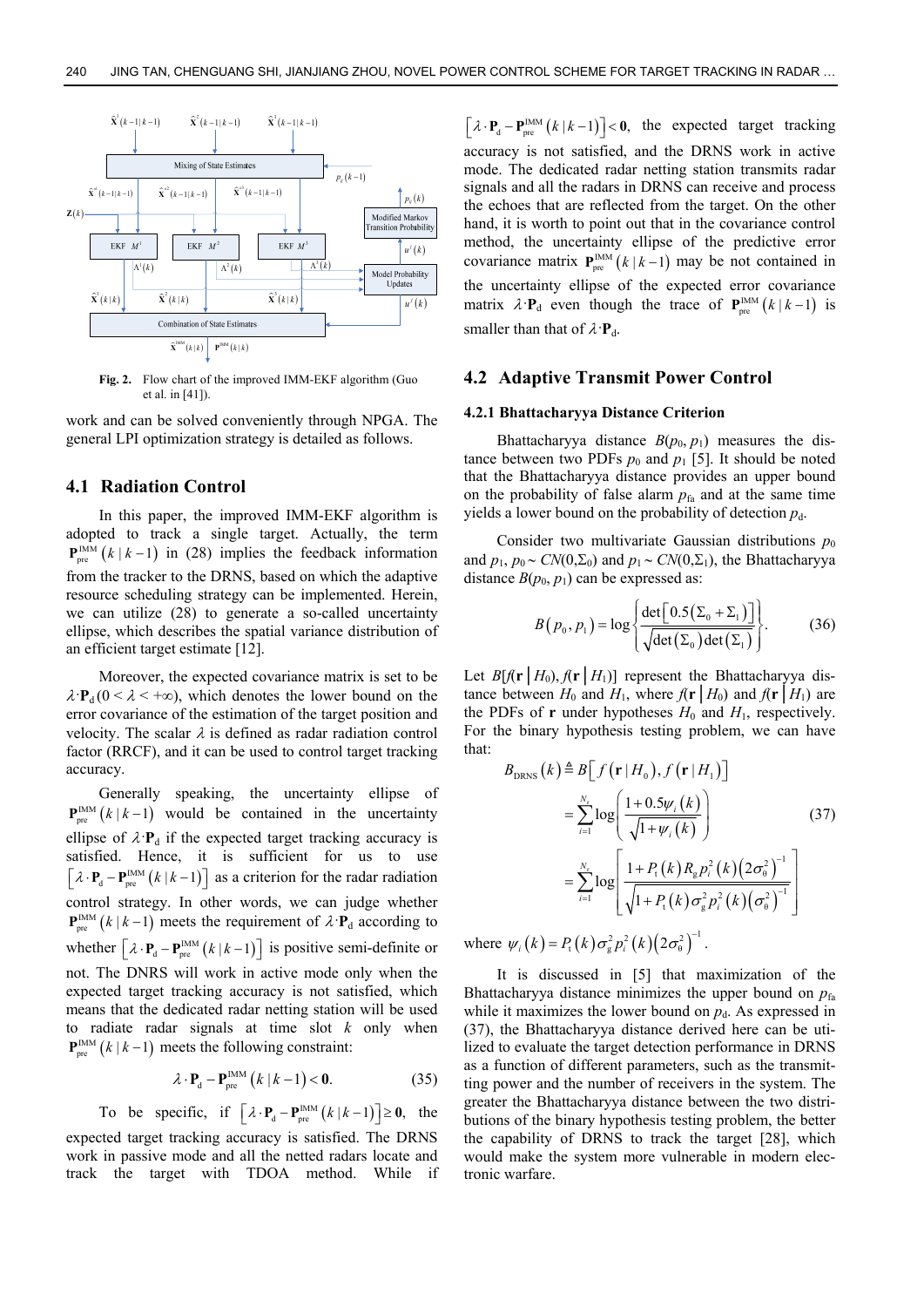Therefore, the Bhattacharyya distance can provide guidance to the problem of adaptive resource scheduling for target tracking in DRNS. According to (28) and (37), one can see that the target tracking accuracy is related to several parameters, including signal waveforms, revisited interval, and transmitted power. The adaptable parameters considered in this paper are the revisited interval and the transmitted power. For a predetermined target tracking performance at each time index, the aim of our work is to optimize the radar revisit interval and the transmitted power, which can result in the minimization of the total transmitted power, subject to the target tracking performance constraint. Eventually, the resulting LPI optimization problem can be formulated as follows:

$$
\min_{P_t(k), N_S} \sum_{k=1}^{N_S} P_t(k),
$$
\ns.t. :  $B_{DRNS}(k) \ge B_{th}$ ,  
\n
$$
\overline{P_{min}} \le P_t(k) \le \overline{P_{max}},
$$
\n
$$
\lambda \cdot P_d - P_{pre}^{IMM}(k | k - 1) \ge 0
$$
\n(38)

where  $N<sub>S</sub>$  is the total times of radar radiation,  $B<sub>th</sub>$  is the Bhattacharyya distance threshold for target detection performance, and the transmitting power of the dedicated radar netting station at time index *k* is constrained by a maximum value  $\overline{P_{\text{max}}}$  and a minimum value  $\overline{P_{\text{min}}}$ .

#### **4.2.2 Kullback-Leibler Divergence Criterion**

The KL-divergence  $D(p_0 || p_1)$  is another metric to measure the distance between two PDFs  $p_0$  and  $p_1$ . Consider a binary hypothesis testing problem with  $f(\mathbf{r} \mid H_0)$ and  $f(\mathbf{r} \mid H_1)$ . It is stated in the Stein Lemma that for any fixed value of  $p_{fa}$ ,

$$
D[f(\mathbf{r}|H_0)||f(\mathbf{r}|H_1)] = \lim_{N \to \infty} \left[ -\frac{1}{N} \log(1 - p_d) \right], (39)
$$

which indicates that for any fixed  $p_{fa}$ , the maximization of the KL-divergence leads to asymptotic maximization of  $p_d$ . From (39), we can observe that for any fixed  $p_{fa}$ , the maximization of KL-divergence metric  $D[f(\mathbf{r} | H_0) || f(\mathbf{r} | H_1)]$ leads to an asymptotic maximization of  $p_d$ . In addition, we can obtain that:

$$
D[f(\mathbf{r}|H_0)||f(\mathbf{r}|H_1)] = -E[\log(\Pi)|H_0]
$$
 (40)

where  $\Pi$  is the likelihood ratio defined as:

$$
\Pi \triangleq \frac{f(\mathbf{r} | H_1)}{f(\mathbf{r} | H_0)}.
$$
\n(41)

Using (39) and (40), the KL-divergence associated with (6) can be expressed as:

$$
D_{DRNS}(k) \triangleq D[f(\mathbf{r}|H_0) || f(\mathbf{r}|H_1)]
$$
  
= 
$$
\int f(\mathbf{r}|H_0) \cdot \log \frac{f(\mathbf{r}|H_0)}{f(\mathbf{r}|H_1)} d\mathbf{r}
$$

$$
D_{DRNS}(k) \triangleq \sum_{i=1}^{N_r} \left\{ \log \left[ 1 + \psi_i(k) \right] - \frac{\psi_i(k)}{1 + \psi_i(k)} \right\}
$$
  
= 
$$
\sum_{i=1}^{N_r} \left\{ \log \left[ 1 + P_i(k) \sigma_{\rm g}^2 p_i^2(k) (\sigma_{\rm g}^2)^{-1} \right] \right\}
$$
  
= 
$$
\sum_{i=1}^{N_r} \left\{ -\frac{P_i(k) \sigma_{\rm g}^2 p_i^2(k) (\sigma_{\rm g}^2)^{-1}}{1 + P_i(k) \sigma_{\rm g}^2 p_i^2(k) (\sigma_{\rm g}^2)^{-1}} \right\}.
$$
 (42)

Similarly to problem (38), the KL-divergence based LPI optimization can be formulated as:

$$
\min_{P_i(k), N_S} \sum_{k=1}^{N_S} P_i(k),
$$
\ns.t. :  $D_{DRNS}(k) \ge D_{\text{th}},$   
\n
$$
\overline{P_{\min}} \le P_i(k) \le \overline{P_{\max}},
$$
  
\n
$$
\lambda \cdot P_{\text{d}} - P_{\text{pre}}^{\text{IMM}}(k | k - 1) \ge 0
$$
\n(43)

where  $D_{th}$  is the KL-divergence threshold for target detection performance.

#### **4.2.3 J-Divergence Criterion**

The J-divergence metric  $J(p_0, p_1)$  is another measure of the distance between two PDFs  $p_0$  and  $p_1$ . It is defined as follows:

$$
J(p_0, p_1) \triangleq D(p_0 \| p_1) + D(p_1 \| p_0). \tag{44}
$$

The Stein Lemma introduces that in a binary hypothesis testing problem with with  $f(\mathbf{r} \mid H_0)$  and  $f(\mathbf{r} \mid H_1)$ , and for any fixed  $p_{fa}$ , we can obtain:

$$
D[f(\mathbf{r}|H_1)\|f(\mathbf{r}|H_0)] = \lim_{N\to\infty} \left[-\frac{1}{N}\log(p_{\text{fa}})\right]. \tag{45}
$$

For the binary hypothesis testing problem in (6) with  $f(\mathbf{r} \mid H_0)$  and  $f(\mathbf{r} \mid H_1)$ , we can write:

$$
J = E\{(\Pi - 1)\log(\Pi)|H_0\}
$$
  
\n
$$
= \left[\int \frac{f(\mathbf{r}|H_1)}{f(\mathbf{r}|H_0)}\log(\Pi)f(\mathbf{r}|H_0)\mathrm{d}\mathbf{r}\right] - E\left[\log(\Pi)|H_0\right]
$$
  
\n
$$
= E\left[\log(\Pi)|H_1\right] - E\left[\log(\Pi)|H_0\right].
$$
\n(46)

Using (46) along with the similar derivations as in the case of KL-divergence, the J-divergence associated with (6) can be given by:

$$
J_{DRNS}(k) \triangleq J \left[ f(\mathbf{r} | H_0), f(\mathbf{r} | H_1) \right]
$$
  
= 
$$
\sum_{i=1}^{N_r} \frac{\psi_i^2(k)}{1 + \psi_i(k)}
$$
(47)  
= 
$$
\sum_{i=1}^{N_r} \frac{\left[ P_t(k) \sigma_{\rm g}^2 p_i^2(k) (\sigma_{\rm g}^2)^{-1} \right]^2}{1 + P_t(k) \sigma_{\rm g}^2 p_i^2(k) (\sigma_{\rm g}^2)^{-1}}.
$$

Consequently, the corresponding J-divergence based LPI optimization problem can be expressed as: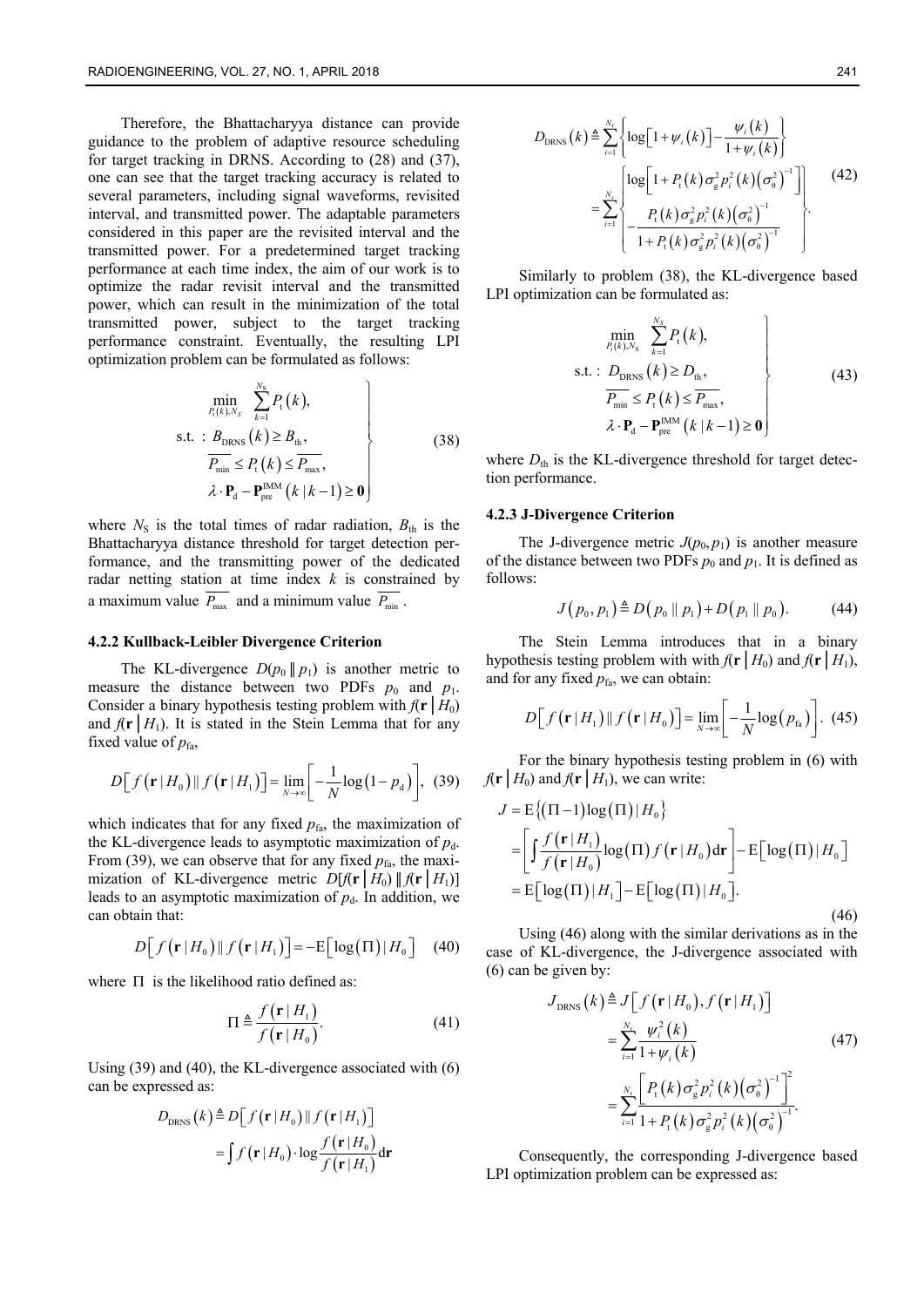$$
\min_{P_{\ell}(k), N_S} \sum_{k=1}^{N_S} P_{\tau}(k),
$$
\ns.t. :  $J_{DRNS}(k) \ge J_{\text{th}},$   
\n $\overline{P_{\min}} \le P_{\ell}(k) \le \overline{P_{\max}},$   
\n $\lambda \cdot P_{\text{d}} - P_{\text{pre}}^{\text{IMM}}(k | k - 1) \ge 0$  (48)

where  $J_{\text{th}}$  is the J-divergence threshold for target detection performance.

#### **4.2.4 Mutual Information Criterion**

MI is another metric that has been widely used for radar transmit waveform design and optimization. The MI between the backscatter signal and the estimated target response statistically depends on the target features, which is often utilized as a design criterion [28]. It should be noted that the larger MI leads to target tracking performance improvements. The MI metric associated with (6) can be obtained as:

$$
I_{\text{DRNS}}(k) \triangleq \sum_{i=1}^{N_{\text{r}}}\log[1+\psi_{i}(k)]
$$
  
= 
$$
\sum_{i=1}^{N_{\text{r}}}\log[1+P_{\text{t}}(k)\sigma_{\text{g}}^{2}p_{i}^{2}(k)(\sigma_{\theta}^{2})^{-1}].
$$
 (49)

Thus, the MI criterion based LPI optimization problem can be summarized as:

$$
\min_{P_t(k), N_S} \sum_{k=1}^{N_S} P_t(k),
$$
\ns.t. :  $I_{DRNS}(k) \ge I_{th}$ ,  
\n
$$
\overline{P_{min}} \le P_t(k) \le \overline{P_{max}}
$$
,  
\n
$$
\lambda \cdot \mathbf{P}_d - \mathbf{P}_{pre}^{IMM}(k | k - 1) \ge 0
$$
\n(50)

where  $I_{th}$  is the MI threshold for target detection performance.

#### **4.2.5 Unified Framework Based on NPGA**

Based on the above derivations, we can cast the various information-theoretic criteria based LPI optimization problems under a unified optimization framework. Thus, we formulate the following general form of the optimization problems in (38), (43), (48), and (50):

$$
\min_{P_t(k), N_S} \sum_{k=1}^{N_S} P_t(k),
$$
\ns.t. :  $\Omega_{DRNS}(k) \ge \Omega_{th}$ ,  
\n
$$
\overline{P_{min}} \le P_t(k) \le \overline{P_{max}},
$$
\n
$$
\lambda \cdot \mathbf{P}_d - \mathbf{P}_{pre}^{IMM}(k|k-1) \ge 0
$$
\n(51)

where  $\Omega_{DRNS} \in \{B_{DRNS}, D_{DRNS}, J_{DRNS}, I_{DRNS}\}\$  and  $\Omega_{th}$  is the corresponding threshold for target detection.

In this paper, the optimal solutions to the unified nonconvex, nonlinear, and constrained optimization problem (51) can easily be obtained with NPGA, which has a good performance on the convergence speed, and it can improve the searching performance of ordinary genetic algorithm [28]. The NPGA is extremely effective in solving multidimensional optimization problems with non-convex and nonlinear constraints on the variables. Therefore, the optimal solutions can be calculated efficiently, such that the LPI techniques can be used in real-time systems. In Fig. 3, the flow chart of NPGA is provided, which can help us have an insight into this method.

Overall speaking, the closed-loop target tracking strategy in DRNS can be summarized as follows. Firstly, the target state at the current time index is obtained by the improved IMM-EKF algorithm. Then, the predictive error covariance matrix is calculated, based on which the radar radiation control scheme can be implemented. Finally, the adaptive transmitted power control result is sent back to guide the radiation scheme at the next time index [12],



**Fig. 3.** Flow chart of NPGA procedure (Shi et al. in [28], [29]).

- **Step 1:** Initialization Phase: Given the target state estimate  $X(k-1)$  and the corresponding error covariance matrix **P**(*k –* 1) at time (*k –* 1).
- **Step 2:** Prediction Phase: Determine the radar radiation time when the target tracking accuracy in the predicted state has degraded to the given level:

$$
\widehat{\mathbf{X}}_{\text{pre}}^{\text{IMM}}(k|k-1) = \sum_{i=1}^{3} \widehat{\mathbf{X}}^{i}(k|k-1)u^{i}(k|k-1),
$$
\n
$$
\mathbf{P}_{\text{pre}}^{\text{IMM}}(k|k-1) =
$$
\n
$$
\sum_{i=1}^{3} u^{i}(k|k-1) \left\{ \begin{aligned} &\mathbf{P}^{i}(k|k-1) \\ &+ \left[ \widehat{\mathbf{X}}^{i}(k|k-1) - \widehat{\mathbf{X}}_{\text{pre}}^{\text{IMM}}(k|k-1) \right] \\ & \left[ \widehat{\mathbf{X}}^{i}(k|k-1) - \widehat{\mathbf{X}}_{\text{pre}}^{\text{IMM}}(k|k-1) \right]^{T} \end{aligned} \right\}.
$$

 **Step 3:** LPI Optimization Phase: For DRNS, obtain the optimal transmitted power  $P_t(k)$  by solving the following LPI optimization problem:

$$
\min_{P_t(k), N_S} \sum_{k=1}^{N_S} P_t(k),
$$
\ns.t. :  $\Omega_{DRNS}(k) \ge \Omega_{th}$ ,  
\n
$$
\overline{P_{min}} \le P_t(k) \le \overline{P_{max}},
$$
\n
$$
\lambda \cdot P_d - P_{pre}^{IMM}(k|k-1) \ge 0
$$
\n• Step 4: Measurement Phase: Make the measurement with

the optimal parameters, update the target state  $\hat{\mathbf{X}}^{\text{IMM}}(k \mid k)$ and the corresponding error covariance matrix  $\mathbf{P}^{\text{IMM}}(k \mid k)$ by employing the improved IMM-EKF

**Tab. 1.** General steps of the proposed algorithm.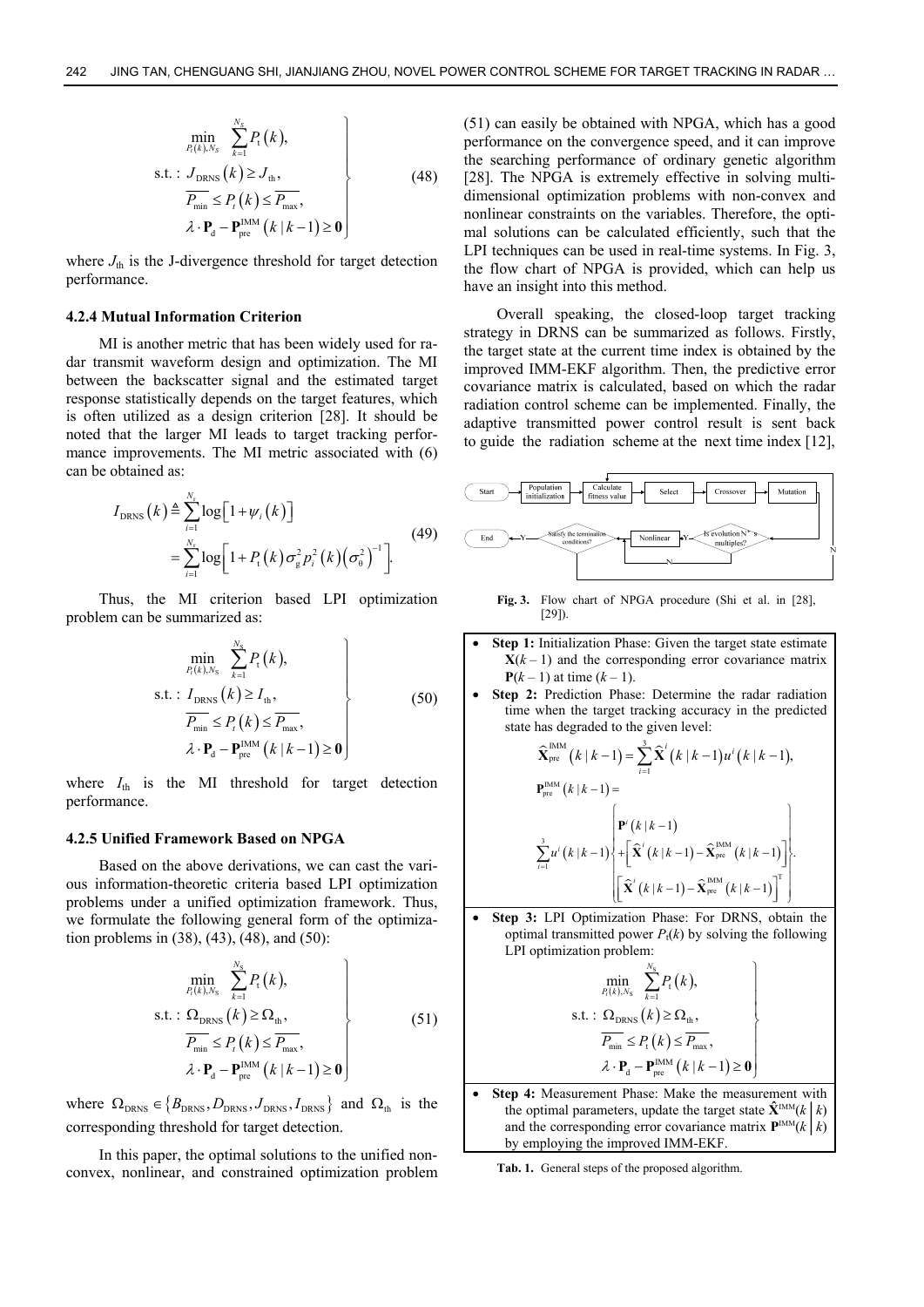| Radar                 | Locations    |
|-----------------------|--------------|
| Radar netting station | $[0, 0]$ km  |
| Radar1                | $[8, 6]$ km  |
| Radar2                | $[-8, 6]$ km |
| Radar3                | [0. 10] km   |

**Tab. 2.** Radar netting station and netted radars locations.

thereby rendering it a closed-loop system. The general steps of the proposed algorithm are provided in Tab. 1, which is a combination of various proposed techniques.

So far, we have completed the formulation of the TDOA cooperation based adaptive resource scheduling strategy for target tracking in DRNS. In what follows, some numerical simulations are dedicated to show the effectiveness of our presented method.

# **5. Numerical Results**

In the sequel, numerical simulation results are dedicated to verify the accuracy of the theoretical derivations as well as to demonstrate the enhancement of the LPI performance brought by our proposed adaptive resource scheduling strategy. A distributed radar network with one dedicated radar netting station and three spatially distributed netted radars is considered. The locations of the dedicated radar netting station and netted radars are shown in Tab. 2.

Herein, we set the system parameters  $G_t = 30$  dB,  $G_{\text{ri}} = 30 \text{ dB}$ , ( $\forall i = 1,..., N_{\text{r}}$ ),  $\sigma_{\text{g}}^2 = 1$ , and  $\sigma_{\theta}^2 = 10^{-10}$ . The lower and upper bound of the dedicated radar netting station's transmitted power are set to be  $\overline{P}_{min} = 0$  and  $\overline{P}_{\text{max}}$  = 24 kW. The threshold of target tracking performance  $\Omega_{\text{th}}$  can be calculated in the condition that the dedicated radar netting station's transmitted power is  $\overline{P}_{\text{max}} = 24 \text{ kW}$  at a distance of 267 km between the dedicated radar netting station and the target, which is the marginal value of the basic performance requirement for target detection in target tracking process.

The improved IMM-EKF algorithm is employed in the simulation with three target dynamic models: 1) a constant velocity model  $F_{CV}$ , 2) a coordinate turn model  $F_{CT}$ with positive turn rate  $\omega = \pi/180$ , and 3) a coordinate turn model  $F_{CT}$  with negative turn rate  $\omega = -\pi/180$ .

$$
F_{\rm CV} = \begin{bmatrix} 1 & T & 0 & 0 \\ 0 & 1 & 0 & 0 \\ 0 & 0 & 1 & T \\ 0 & 0 & 0 & 1 \end{bmatrix},
$$
 (52)

$$
F_{\rm CT} = \begin{bmatrix} 1 & \frac{\sin(\omega T)}{\omega} & 0 & \frac{\cos(\omega T) - 1}{\omega} \\ 0 & \cos(\omega T) & 0 & -\sin(\omega T) \\ 0 & \frac{1 - \cos(\omega T)}{\omega} & 1 & \frac{\sin(\omega T)}{\omega} \\ 0 & \sin(\omega T) & 0 & \cos(\omega T) \end{bmatrix}, \quad (53)
$$

where *T* is the time interval between successive frames. For all the models, the covariance matrix of the process noise is set to be:

$$
\mathbf{Q}(k-1) = \sigma^2 \begin{bmatrix} \frac{T^4}{4} & \frac{T^3}{2} & 0 & 0 \\ \frac{T^3}{2} & T^2 & 0 & 0 \\ 0 & 0 & \frac{T^4}{4} & \frac{T^3}{2} \\ 0 & 0 & \frac{T^3}{2} & \frac{T^4}{2} \end{bmatrix}
$$
(54)

where  $\sigma^2 = 0.04^2$ . The covariance matrix of the measurement error:

$$
\mathbf{N}_{\text{AM}}(k) = \begin{bmatrix} \sigma_r^2 & 0 \\ 0 & \sigma_\beta^2 \end{bmatrix},\tag{55}
$$

$$
\mathbf{N}_{\text{PM}}(k) = \sigma_{\text{TDOA}}^2 \begin{bmatrix} 1 & 0 & 0 \\ 0 & 1 & 0 \\ 0 & 0 & 1 \end{bmatrix},\tag{56}
$$

where  $\sigma_{\rm r}$  =0.1 km,  $\sigma_{\rm \beta}$  = 0.001°, and  $\sigma_{\rm \gamma DOA}$  = 3  $\times$  10<sup>-3</sup> km [15].

The initial model probabilities are 0.95 for the target to be in the constant velocity model, 0.025 for the target to be in the coordinate turn model with positive turn rate, and 0.025 for the target to be in the coordinate turn model with negative turn rate. The initial model transition probability matrix is set to be:

$$
\mathbf{P}_{t} = \begin{bmatrix} 0.98 & 0.01 & 0.01 \\ 0.01 & 0.98 & 0.01 \\ 0.01 & 0.01 & 0.98 \end{bmatrix} . \tag{57}
$$

The simulated target trajectory is illustrated in Fig. 4. The initial position and velocity of the simulated target are [100, 80] km and [0.4, 0.3] km/s, respectively. The target takes a right turn between 60 s and 100 s, and takes a left turn between 140 s and 200 s. The time interval between successive frames is  $T = 2$  s, and a sequence of 100 frames are utilized in the simulation.

To better show the optimality of our proposed strategy, Fig. 5 and Fig. 6 illustrate the root mean square error (*RMSE*) and the average root mean square error (*ARMSE*) of the whole target tracking process, respectively. The *RMSE* at the *k*th tracking interval can be calculated as:

 $RMSE(k)$  =

$$
\sqrt{\frac{1}{N_{\text{MC}}}\sum_{n=1}^{N_{\text{MC}}}\left\{\left[x(k)-\hat{x}_n(k|k)\right]^2+\left[y(k)-\hat{y}_n(k|k)\right]^2\right\}}
$$
(58)

where  $N_{MC}$  is the number of Monte-Carlo trials, and  $\left[ \hat{x}_n(k|k), \hat{y}_n(k|k) \right]$  is the target state estimate at the *n*th trial. The *ARMSE* is defined as follows: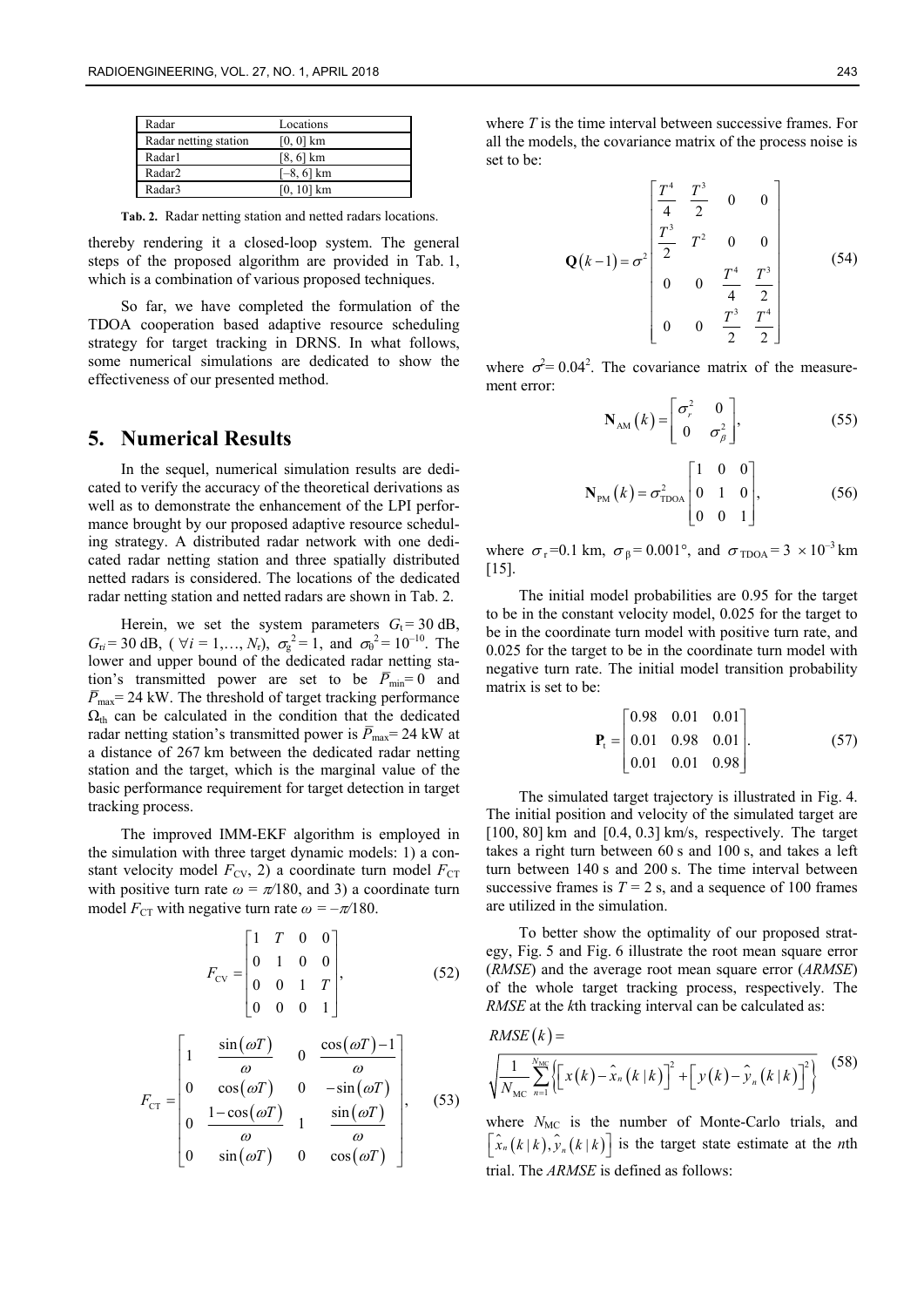

Fig. 4. Simulated target trajectory.

$$
ARMSE = \frac{1}{N_{\rm T}} \sum_{k=1}^{N_{\rm T}} RMSE(k)
$$
 (59)

where  $N<sub>T</sub>$  is the total frames in the simulation.

In Fig. 5 and Fig. 6, we compare the target tracking performance of the proposed algorithm and the covariance control algorithm averaged over 1000 Monte-Carlo trials. Besides, the proposed algorithm in [28] without TDOA cooperation is also included in this simulation, where the dedicated radar netting station is scheduled to radiate power in each time index. Obviously, the target tracking performance of the algorithm in [28] is the best. However, as shown later, the total times of radar radiation by employing the algorithm proposed in [28] is the largest, which in turn has the worst LPI performance. The proposed algorithm can obtain the best tradeoff between the target tracking accuracy and the total times of radar radiation. It can be seen from Fig. 5 that our proposed algorithm is strictly smaller than that of the covariance control algorithm.

Moreover, we can see from Fig. 5 and Fig. 6 that as the RRCF increases from  $\lambda = 1$  to  $\lambda = 3$  the target tracking performance degrades as expected. This is because that the expected error covariance matrix  $\lambda \cdot P_d$  is increased with the increase of  $\lambda$ , which demonstrates that there exists a restrictive relationship between the RRCF and the target tracking accuracy.

Overall, the covariance control algorithm does not perform well compared to our proposed algorithm. This is due to the fact that the covariance control algorithm aims to minimize the trace of the predictive error covariance matrix, which is not a good representative metric for the target tracking accuracy.

In this simulation, we examine the radar real-time radiation state of the proposed algorithm with different RRCF. From Fig. 7, it can be observed that the total times of radar radiation is decreased as the RRCF increases, and the corresponding target tracking accuracy is also degraded. Furthermore, we can see in Fig. 8 that the total times of radar radiation utilizing the covariance control algorithm is the smallest, but it exhibits the worst target tracking performance. As aforementioned, the proposed



**Fig. 5.** Target tracking RMSE in each case. (a) Case 1:  $\lambda = 1$ . (b) Case 2:  $\lambda = 2$ . (c) Case 3:  $\lambda = 3$ .



**Fig. 6.** Target tracking performance of different algorithms.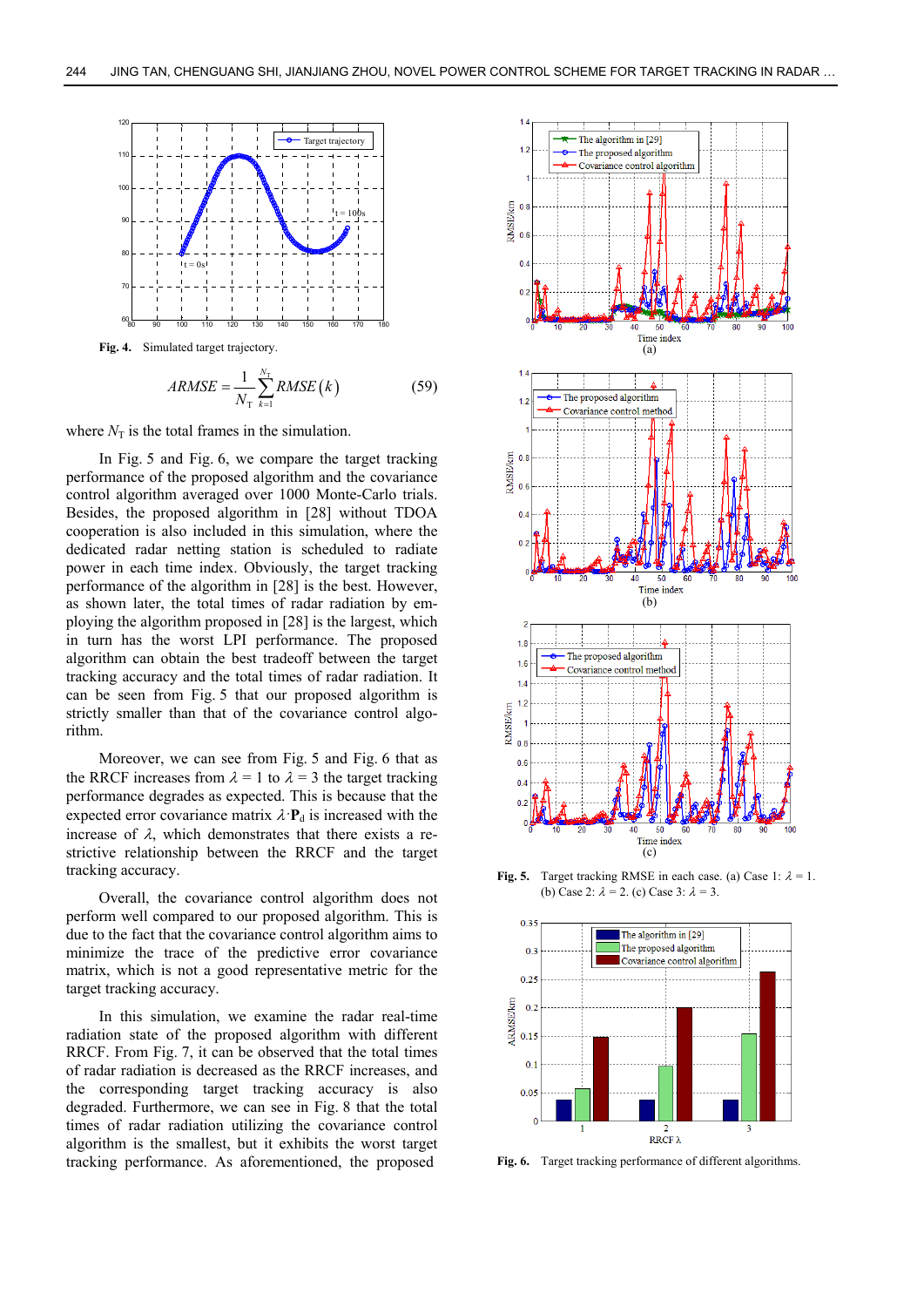

**Fig. 7.** Radar real-time radiation state in each case. (a) Case 1:  $\lambda = 1$ . (b) Case 2:  $\lambda = 2$ . (c) Case 3:  $\lambda = 3$ .



**Fig. 8.** The number of total radiation times for different algorithms.



Fig. 9. The total transmitted power at each time index. (a) Case 1:  $\lambda = 1$ . (b) Case 2:  $\lambda = 2$ . (c) Case 3:  $\lambda = 3$ .



Fig. 10. The total transmitted power of different algorithms.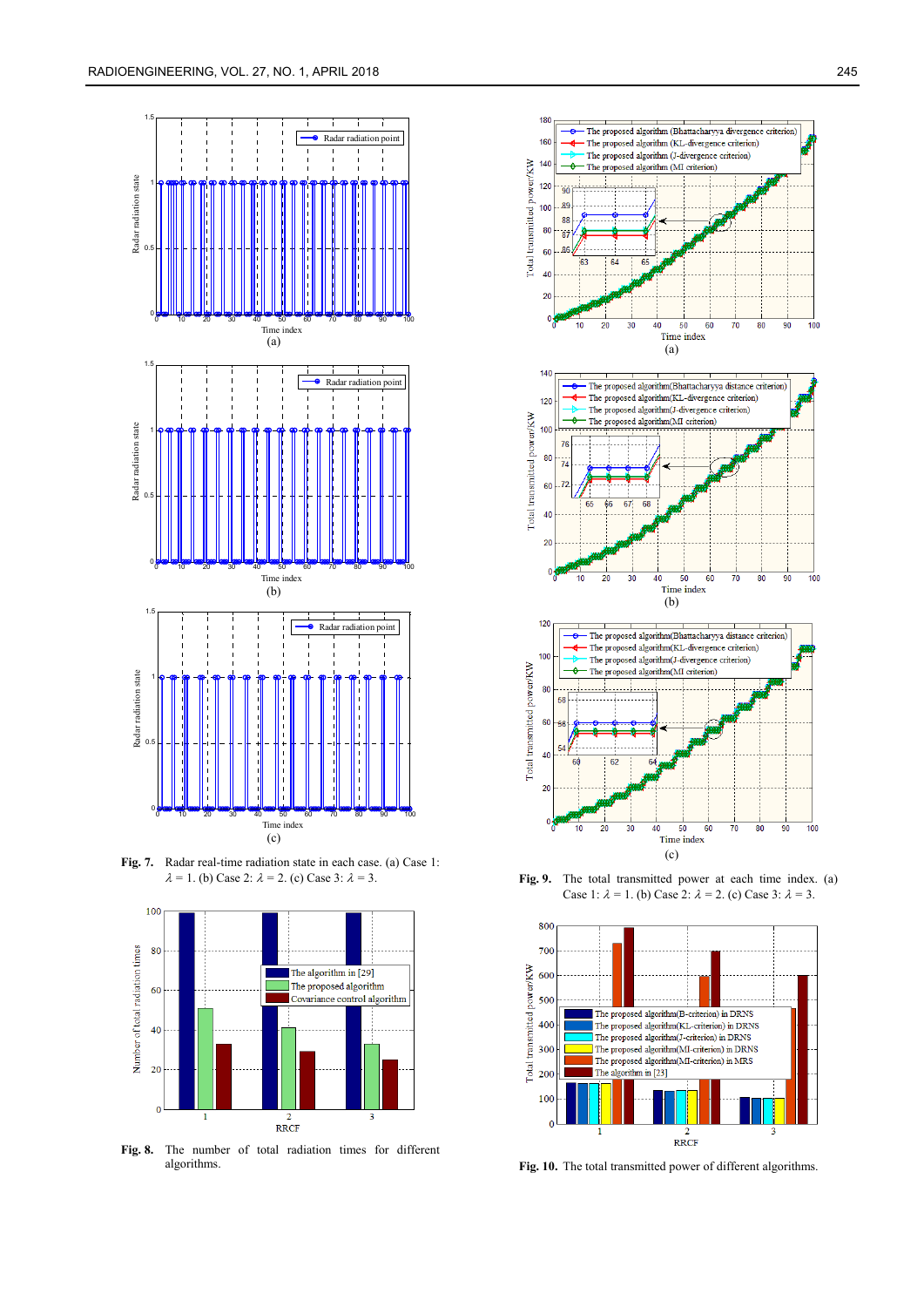algorithm can obtain the best tradeoff between the target tracking accuracy and the total times of radar radiation.

To obtain the optimal transmitted power in DRNS, we employ NPGA to solve the optimization problem [28], where the population size is set to be 100, the crossover probability is 0.6, and the mutation probability is 0.01. The population evolves 10 generations. The parameters are essentially needed to solve the resulting optimization problem by utilizing NPGA. For more details refer to [28].

In order to reveal the effects of RRCF on the total transmitted power results, Figure 9 depicts the total transmitted power results at each time index utilizing our proposed four information-theoretic criteria as RRCF increases. For all the cases, one can see that as RRCF increases, the total transmitted power is reduced. As aforementioned, this is due to the fact that the total times of radar radiation decreases with the increase of the expected error covariance matrix.

Figure 10 shows the total transmitted power of different algorithms. We can see that the total transmitted power utilizing our proposed adaptive resource scheduling algorithm with the information-theoretic criteria in DRNS is significantly smaller than those of other algorithms, which further shows the remarkable LPI improvement by exploiting our presented strategy in DRNS. The proposed algorithm in DRNS transmits only 17%–21% of the total transmitted power by the proposed algorithm in [28]. Besides, the comparison of the total transmitted power between the DRNS and the MRS (the dedicated radar netting station) is also plotted in Fig. 10, where only the MI criterion based adaptive resource scheduling strategy is employed in MRS for brevity. As expected, using the SNR contributions from all transmitter-receiver pairs, the DRNS can provide a better LPI performance.

### **6. Conclusions**

In this paper, the problem of adaptive resource scheduling based on TDOA cooperation in DRNS is investigated, which improves the LPI performance in target tracking by optimizing the radar revisit interval and the transmitted power for a predetermined tracking performance. The NPGA is employed to solve the resulting nonconvex and nonlinear optimization problems. Simulation results are provided to demonstrate that, compared with other algorithms, a significant improvement of the LPI performance can be achieved through our proposed strategy. From a practical point of view, in the future, the proposed algorithm can be implemented in satellite communications as well as a system of using reconfigurable antennas and other emerging wireless technologies for finding more accurately targets [46–49]. In addition, the findings in this paper can be implemented in other scientific fields using the tracking technique to find a better cutoff point even using ROC analysis [50]. Future work will also concentrate on the problem of the optimal radar sensor scheduling to improve the LPI performance in DRNS.

### **Acknowledgments**

The support provided by the Natural Science Fund for Colleges and Universities in Jiangsu Province (Grant No. 15KJB510015), the National Natural Science Foundation of China (Grant No. 61371170, No. 61671239), the Priority Academic Program Development of Jiangsu Higher Education Institutions (PADA) and Key Laboratory of Radar Imaging and Microwave Photonics (Nanjing Univ. Aeronaut. Astronaut.), Ministry of Education, Nanjing University of Aeronautics and Astronautics, Nanjing, 210016, China are gratefully acknowledged.

# **References**

- [1] SHI, C. G., SALOUS, S., WANG, F., ZHOU, J. J. Cramer-Rao lower bound evaluation for linear frequency modulation based active radar networks operating in a Rice fading environment. *Sensors*, 2016, vol. 16, no. 12, 2072. DOI: 10.3390/s16122072
- [2] PACE, P. E. *Detecting and Classifying Low Probability of Intercept Radar*. Boston: Artech House, 2009, p. 342–352.
- [3] HAIMOVICH, A. M., BLUM, R. S., CIMINI, L. J. JR. MIMO radar with widely separated antennas. *IEEE Signal Processing Magazine*, 2008, vol. 25, no. 1, p. 116–129. DOI: 10.1109/MSP.2008.4408448
- [4] FISHER, E., HAIMOVICH, A., BLUM, R. S., et al. Spatial diversity in radars–models and detection performance. *IEEE Transactions on Signal Processing*, 2006, vol. 54, no. 3, p. 823–836. DOI: 10.1109/TSP.2005.862813
- [5] NAGHSH, M. M., MODARRES-HASHEMI, M., SHAHBAZ PA-NAHI, S., SOLTANALIAN, M., STOICA, P. Unified optimization framework for multi-static radar code design using informationtheoretic criteria. *IEEE Transactions on Signal Processing*, 2013, vol. 61, no. 21, p. 5401–5416. DOI: 10.1109/TSP.2013.2278154
- [6] ALMSLMANY, A. E., CAO, Q. S., YANG, C. Y. High speed dim air target detection using airborne radar under clutter and jamming effects. *Radioengineering*, 2015, vol. 24, no. 2, p. 632–642. DOI: 10.13164/re.2015.0632
- [7] LEI, P., HUANG, X. Robust detection of moving human target in foliage-penetration environment based on Hough transform. *Radioengineering*, 2014, vol. 23, no. 1, p. 3–10.
- [8] NIU, R. X., BLUM, R. S., VARSHNEY, P. K., DROZD, A. L. Target localization and tracking in noncoherent multiple-input multiple-output radar systems. *IEEE Transactions on Aerospace and Electronic System*, 2012, vol. 48, no. 2, p. 1466–1487. DOI: 10.1109/TAES.2012.6178073
- [9] MEHMOOD, R., HUDA, N. U., SONG, J., RIAZ, M. M., IQBAL, N. Improved mean shift target localization using true background weighted histogram and geometric centroid adjustment. *Radioengineering*, 2016, vol. 25, no. 3, p. 612–622. DOI: 10.13164/re.2016.0612
- [10] GODRICH, H., TAJER, A., POOR, H. V. Distributed target tracking in multiple widely separated radar architectures. In *2012 IEEE 7th Sensor Array and Multichannel Signal Processing Workshop (SAM)*. Hoboken (NJ, USA), 2012, p. 153–156. DOI: 10.1109/SAM.2012.6250453
- [11] CHAVALI, P., NEHORAI, A. Scheduling and power allocation in a cognitive radar network for multiple–target tracking. *IEEE Transactions on Signal Processing*, 2012, vol. 60, no. 2, p. 715 to 728. DOI: 10.1109/TSP.2011.2174989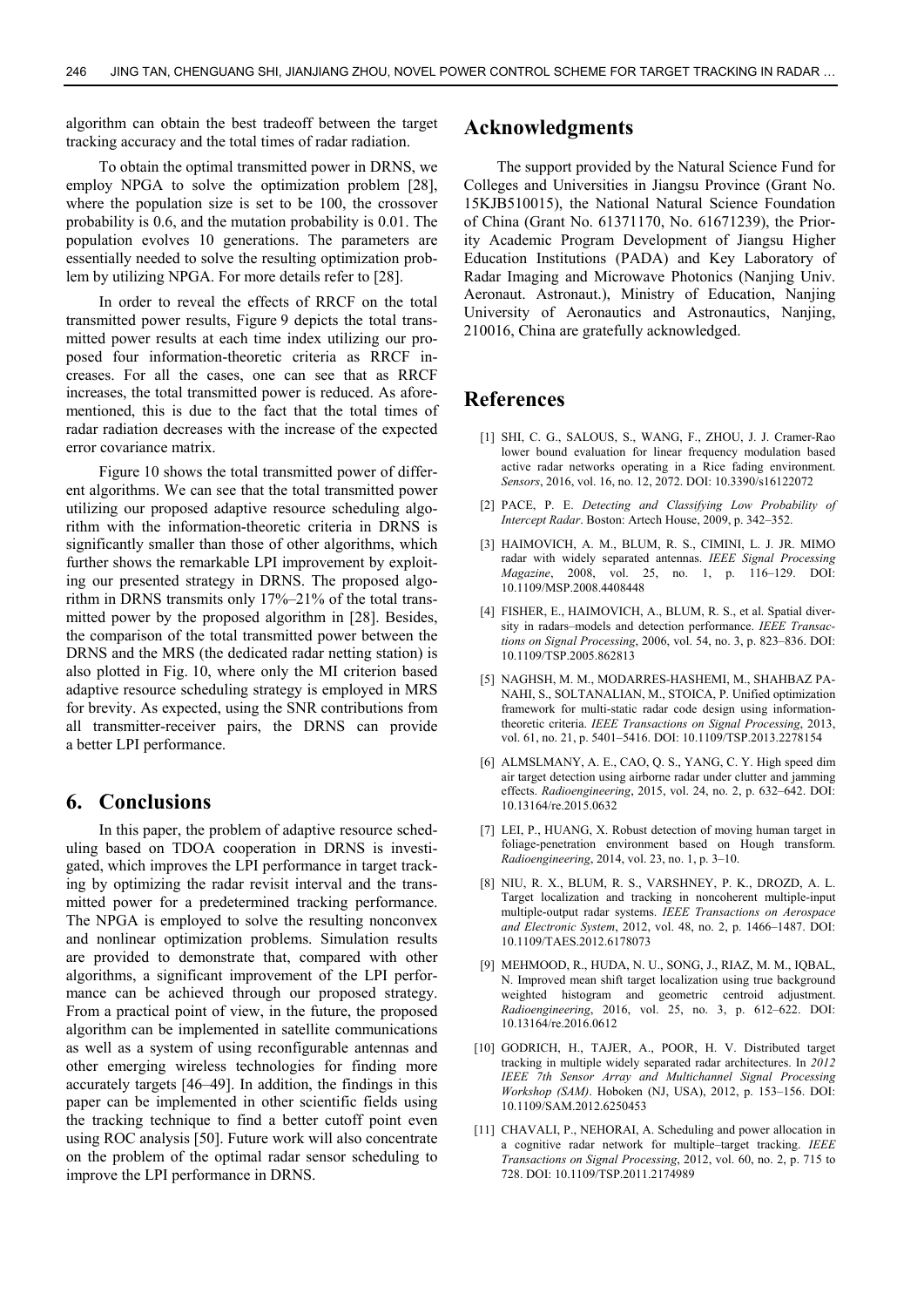- [12] YAN, J. K., LIU, H. W., JIU, B., BAO, Z. Power allocation algorithm for target tracking in unmodulated continuous wave radar network. *IEEE Sensors Journal*, 2015, vol. 15, no. 2, p. 1098–1108. DOI: 10.1109/JSEN.2014.2360039
- [13] ZHANG, J., JIN, T., HE, Y., ZHOU, Z. M. A centralized processing framework for foliage-penetration human tracking in multistatic radar. *Radioengineering*, 2016, vol. 25, no. 1, p. 98–105. DOI: 10.13164/re.2016.0098
- [14] CHEN, Y. F., NIJSURE, Y., YUEN, C., CHEW, Y. H., DING, Z. G. Adaptive distributed MIMO radar waveform optimization based on mutual information. *IEEE Transactions on Aerospace and Electronic System*, 2013, vol. 49, no. 2, p. 1374–1385. DOI: 10.1109/TAES.2013.6494422
- [15] NGUYEN, N. H., DOGANCAY, K., DAVIS, L. M. Adaptive waveform selection for multistatic target tracking. *IEEE Transactions on Aerospace and Electronic System*, 2015, vol. 51, no. 1, p. 688–700. DOI: 10.1109/TAES.2014.130723
- [16] KULPA, J. S. Channel influence mitigation in pseudo-noise waveform design for radar applications. *Radioengineering*, 2014, vol. 23, no. 1, p. 128–133.
- [17] GODRICH, H., PETROPULU, A. P., POOR. H. V. Sensor selection in distributed multiple-radar architectures for localization: A knapsack problem formulation. *IEEE Transactions on Signal Processing*, 2012, vol. 60, no. 1, p. 247–259. DOI: 10.1109/TSP.2011.2170170
- [18] RADMARD, M., CHITGARHA, M. M., MAJD, M. N., NAYEBI, M. M. Antenna placement and power allocation optimization in MIMO detection. *IEEE Transactions on Aerospace and Electronic System*, 2014, vol. 50, no. 2, p. 1468–1478. DOI: 10.1109/TAES.2014.120776
- [19] MA, B. T., CHEN, H. W., SUN, B., XIAO, H. T. A joint scheme of antenna selection and power allocation for localization in MIMO radar sensor networks*. IEEE Communications Letters*, 2014, vol. 18, no. 12, p. 2225–2228. DOI: 10.1109/LCOMM.2014.2365206
- [20] SCHLEHER, D. C. LPI radar: fact or fiction. *IEEE Aerospace and Electronic Systems Magazine*, 2006, vol. 21, no. 5, p. 3–6. DOI: 10.1109/MAES.2006.1635166
- [21] LYNCH, D. JR. *Introduction to RF stealth.* Sci Tech Publishing, 2004, p. 20–78. DOI: 10.1049/SBRA120E
- [22] STOVE, A. G., HUME, A. L., BAKER, C. J. Low probability of intercept radar strategies. *IEE Proceedings of Radar, Sonar and Navigation*, 2004, vol. 151, no. 5, p. 249–260. DOI: 10.1049/iprsn:20041056
- [23] LAWRENCE, D. E. Low probability of intercept antenna array beamforming. *IEEE Transactions on Antennas and Propagation*, 2010, vol. 58, no. 9, p. 2858–2865. DOI: 10.1109/TAP.2010.2052573
- [24] ZHANG, Z. K., ZHOU, J. J. A novel LPI method of radar's energy control. *Progress in Electromagnetics Research C*, 2012, vol. 33, p. 81–94. DOI:10.2528/PIERC12080303
- [25] ZHANG, Z. K., ZHU, J. H., TIAN, Y. B., LI, H. L. Novel sensor selection strategy for LPI based on an improved IMMPF tracking method. *Journal of Systems Engineering and Electronics*, 2014, vol. 25, no. 6, p. 1004–1010. DOI: 10.1109/JSEE.2014.00115
- [26] CHEN, J., WANG, F., ZHOU, J. J., SHI, C. G. A novel radar radiation control strategy based on passive tracking in multiple aircraft platforms. In *2014 IEEE China Summit & International Conference on Signal and Information Processing (ChinaSIP)*. Xian (China), 2014, p. 777–780. DOI: 10.1109/ChinaSIP.2014.6889350
- [27] WU, W., WANG, G. H., LIU, Y., LI, S. Z. Airborne radar/IRST/ESM synergistic tracking and management. *Systems*

*Engineering and Electronics*, 2011, vol. 33, no. 7, p. 1517–1522. DOI: 10.3969 / j.issn.1001-506X.2011.07.16 (in Chinese)

- [28] SHI, C. G., WANG, F., SELLATHURAI, M., ZHOU, J. J. LPI optimization framework for target tracking in radar network architectures using information-theoretic criteria. *International Journal of Antennas and Propagation*, 2014, 10 p. DOI: 10.1155/2014/654561
- [29] SHI, C. G., ZHOU, J. J., WANG, F. Low probability of intercept optimization for radar network based on mutual information. In 2014 *IEEE China Summit & International Conference on Signal and Information Processing (ChinaSIP)*, 2014, p. 683-687. DOI: 10.1109/ChinaSIP.2014.6889331
- [30] SHI, C. G., WANG, F., ZHOU, J. J., ZHANG, H. Security information factor based low probability of identification in distributed multiple-radar system. In *IEEE International Conference on Acoustics, Speech and Signal Processing*. Brisbane (Australia), 2015, p. 3716–3720. DOI: 10.1109/ICASSP.2015.7178665
- [31] NARYKOV, A. S., KRASNOV, O. A., YAROVOY, A. Algorithm for resource management of multiple phased array radars for target tracking. In *The 16th International Conference on Information Fusion*. Istanbul (Turkey), 2013, p. 1258–1264.
- [32] NARYKOV, A. S., YAROVOY, A. Sensor selection algorithm for optimal management of the tracking capability in multisensor radar system. In *Proceedings of the 43rd European Microwave Conference*. Nuremberg (Germany), 2013, p. 1811–1814. DOI: 10.23919/EuMC.2013.6687031
- [33] ZHANG, Z. N., SHAN, G. L. Non-myopic sensor scheduling to track multiple reactive targets*. IET Signal Processing*, 2015, vol. 9, no. 1, p. 37–47. DOI: 10.1049/iet-spr.2013.0187
- [34] FAWCETT, T. An introduction to ROC analysis*. Pattern Recognition Letters*, 2006, vol. 27, no. 8, p. 861–874. DOI: 10.1016/j.patrec.2005.10.010
- [35] HAND, D. J., TILL, R. J. A simple generalisation of the area under the ROC curve for multiple class classification problems*. Machine Learning*, 2001, vol. 45, no. 2, p. 171–186. DOI: 10.1023/A:1010920819831
- [36] WU, P. L., GUO, Q., ZHANG, X. Y., BO, Y. M. Maneuvering target tracking using passive TDOA measurements. In *Proceedings of the 33rd Chinese Control Conference*. Nanjing (China), 2014, p. 758–762. DOI: 10.1109/ChiCC.2014.6896722
- [37] SHI, C. G., ZHOU, J. J., WANG, F. LPI based resource management for target tracking in distributed radar network. In *IEEE Radar Conference (RadarConf)*. Philadelphia (PA, USA), 2016, p. 822–826. DOI: 10.1109/RADAR.2016.7485222
- [38] TOBES, Z., RAIDA, Z. Use of the analog neural networks in the adaptive antenna control systems. *Radioengineering*, 2002, vol. 11, no. 3, p. 14–21.
- [39] TOBES, Z., RAIDA, Z. Improvements of analog neural networks based on Kalman filter analysis. *Radioengineering*, 2002, vol. 11, no. 1, p. 6–13.
- [40] BISWAS, S. K., QIAO, L., DEMPSTER, A. G. A novel a priori state computation strategy for the unscented Kalman filter to improve computational efficiency. *IEEE Transactions on Automatic Control*, 2017, vol. 62, no. 4, p. 1852–1864. DOI: 10.1109/TAC.2016.2599291
- [41] GUO, Z., DONG, C. Y., CAI, Y. L., YU, Z. H. Time-varying transition probability based IMM-SRCKF algorithm for maneuvering target tracking. *Journal of Systems Engineering and Electronics*, 2015, vol. 37, no. 1, p. 24–30. DOI: 10.3969/j.issn.1001-506X.2015.01.05 (In Chinese)
- [42] CHITGARHA, M. M., RADMARD, M., MAJD, M. N., NAYEBI, M. M. Improving MIMO radar's performance through receivers'